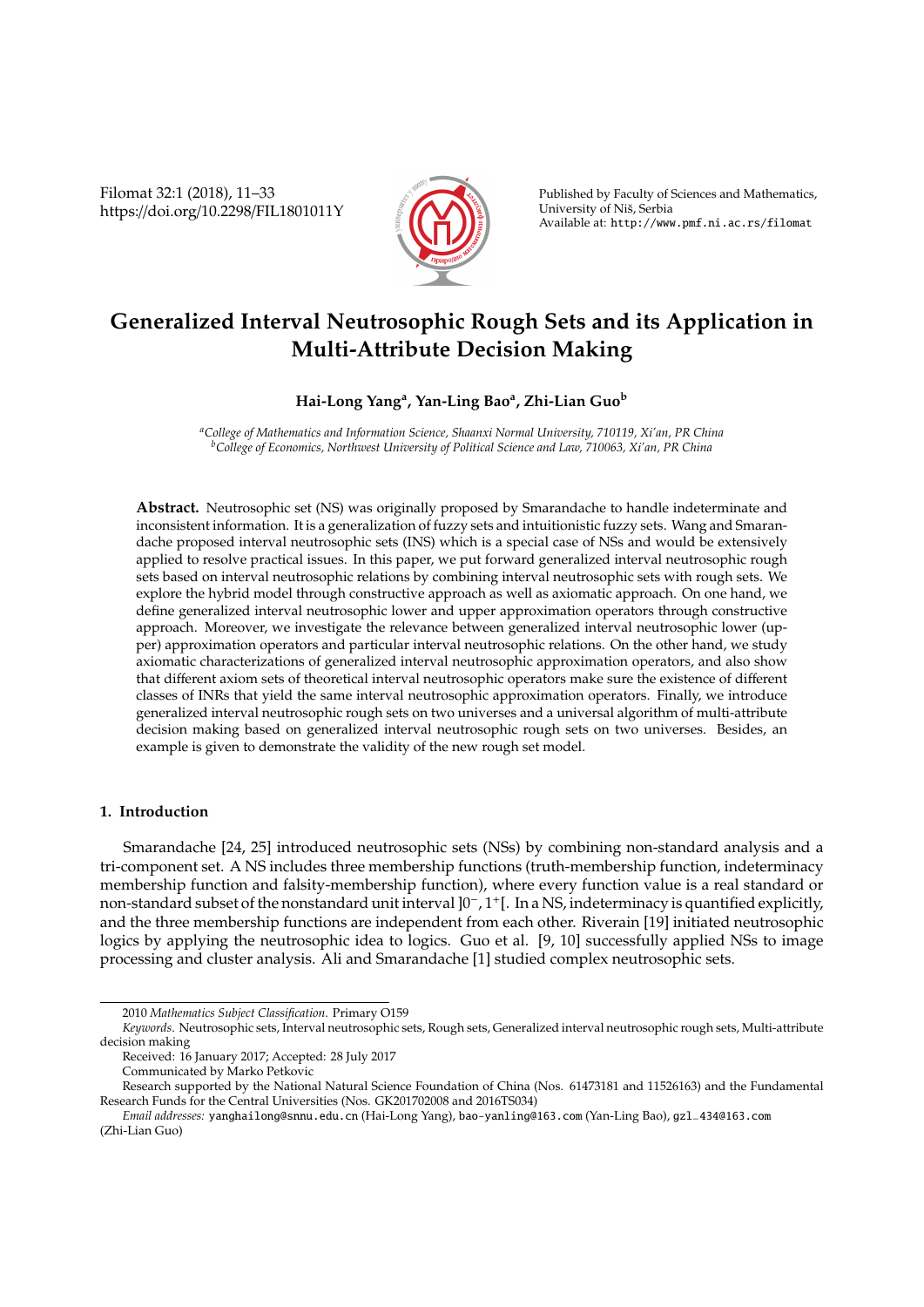For the sake of conveniently applying NSs into real world, Wang et al. [28] proposed single valued neutrosophic sets (SVNSs) which is a subclass of neutrosophic sets. Yang et al. [33] studied the single valued neutrosophic relations in detail. Biswas et al. [2] studied TOPSIS method for multi-attribute group decision-making under single-valued neutrosophic environment. Majumdar and Samanta [14] explored distance, similarity, and entropy of SVNSs. A subsethood measure of SVNSs based on distance was studied by Şahin and Küçük [22]. Peng et al. [18] proposed some operations of SVNSs from a new point of view and further gave a novel approach to solve decision-making problems based on outranking relations of simplified neutrosophic numbers. Based on the combination of trapezoidal fuzzy numbers and a single valued neutrosophic set, Ye [39] introduced trapezoidal neutrosophic set and explored its application to multiple attribute decision-making. At the same time, Ye [40] also presented a simplified neutrosophic harmonic averaging projection measure and its multiple attribute decision making method with simplified neutrosophic information.

To deal with more complex problems, Wang et al. [27] introduced interval neutrosophic sets (INSs) that take values on the subinterval of [0, 1]. Zhang et al. [44] studied some properties about INSs and their application in multicriteria decision making problems. Subsequently, Zhang et al. [45] proposed an outranking approach for multi-criteria decision-making problems with INSs. Ye [38] proposed correlation coefficients of INSs, and applied it to interval neutrosophic decision-making problems. Liu and Shi [11] gave a generalized hybrid weighted average operator based on interval neutrosophic hesitant set and studied its application to multiple attribute decision making. Liu and Wang [12] proposed interval neutrosophic prioritized OWA operator on the basis of prioritized aggregated operator and prioritized ordered weighted average (POWA) operator and further studied its application to multiple attribute decision making. Ma et al. [13] proposed an interval neutrosophic linguistic multi-criteria group decision-making method and explored its application in selecting medical treatment options. Yang et al. [32] studied linear assignment method for INSs. Sahin [21] introduced cross-entropy measure on INSs and applied it to multicriteria decision making.

Rough set theory was established by Pawlak and it has been proved to be an efficient tool to handle imprecise information. In the development of rough set theory, there are two main methods—constructive approach and axiomatic approach. In the constructive approach, there are many primitive notions such as arbitrary binary relations on the universe, partitions or coverings of the universe, neighborhood systems and so on, then the lower and upper approximation operators can be constructed based on these existed structures [7, 8, 35, 37, 41]. On the other hand, in the axiomatic approach, one always can characterize rough approximation operators by a set of axioms [15, 26, 29, 36, 42, 43, 46].

In recent years, many scholars have focused on the research of combining neutrosophic sets with rough sets. Salama and Broumi [20] investigated the roughness of neutrosophic sets. Broumi and Smarandache [3] put forward rough neutrosophic sets as well as interval neutrosophic rough sets [4]. Yang et al. [34] proposed single valued neutrosophic rough sets which is a hybrid model of single valued neutrosophic sets and rough sets. The study of generalized interval neutrosophic rough sets based on interval neutrosophic relations is still a blank. In the present paper, we shall introduce generalized neutrosophic rough sets based on interval neutrosophic relations and explore the model from both constructive and axiomatic approaches. We also apply the new model to multi-attribute decision making problems.

The rest of the paper is organized as follows. In the next section, we briefly recall some basic notions and operations. In Section 3, we propose generalized interval neutrosophic rough sets based on interval neutrosophic relations through constructive method and some basic properties are explored. We investigate the connection between special interval neutrosophic relations and generalized interval neutrosophic lower (upper) approximation operators. Section 4 illustrates the axiomatic characterizations of generalized interval neutrosophic approximation operators. In Section 5, we introduce generalized interval neureosophic rough sets on two universes and an algorithm of multi-attribute decision making based on the generalized model. Furthermore, we use an example to demonstrate the validity of the generalized interval neutrosophic rough set model. The last section summarizes the conclusion and gives an outlook for future research.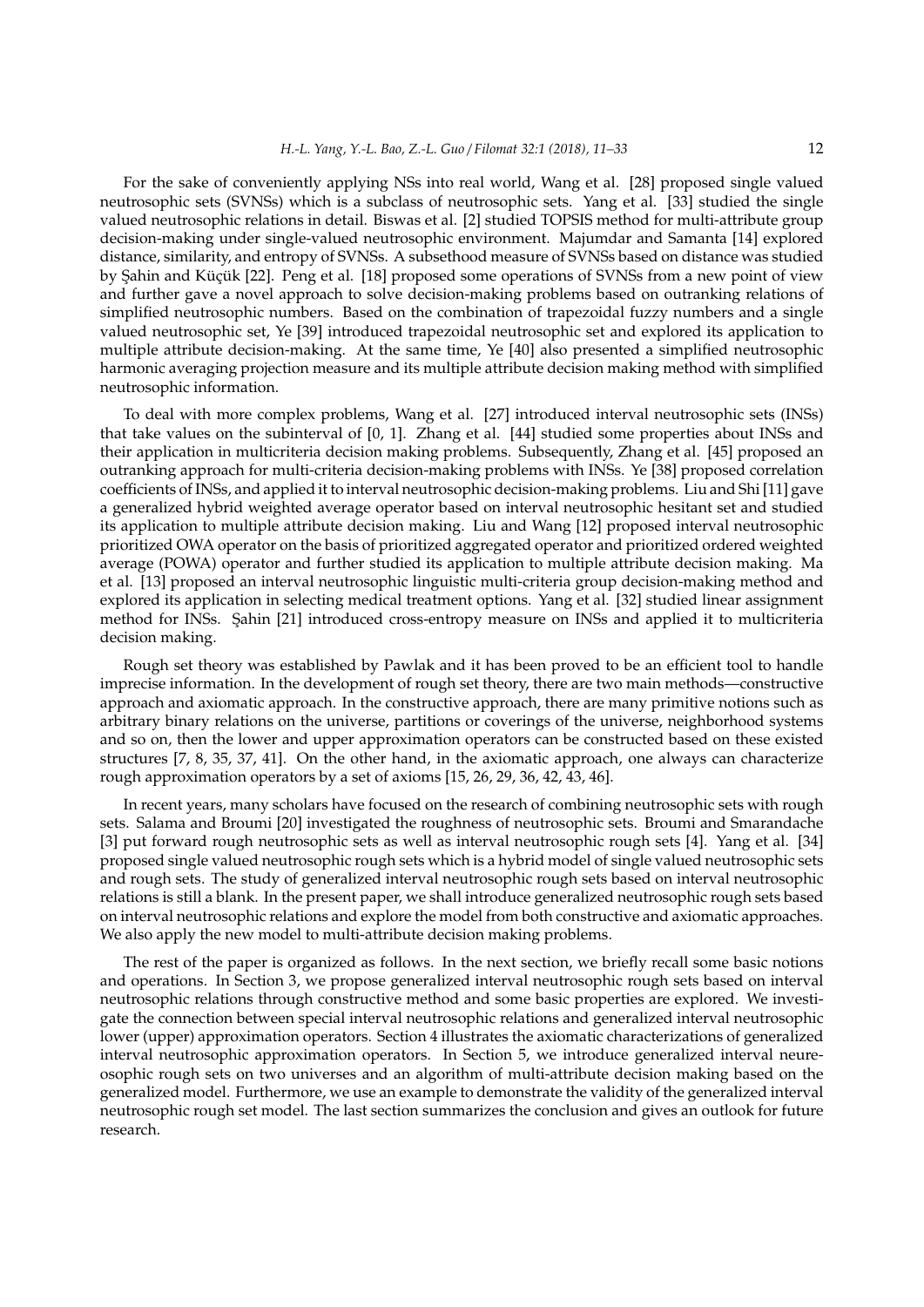#### **2. Preliminaries**

In this section, we recall some basic notions and propositions which will be used in the paper.

#### *2.1. Interval Numbers and their Operations*

**Definition 2.1.** ([5, 23, 30, 31]). Let  $\tilde{a} = [a^L, a^U] = \{x | a^L \le x \le a^U\}$ , then  $\tilde{a}$  is said to be an interval number. If  $0 \le a^L \le x \le a^U$ , then  $\tilde{a}$  is called a positive interval number.

For any two interval numbers  $\tilde{a} = [a^L, a^U]$  and  $\tilde{b} = [b^L, b^U]$ , the operations between them are given as follows:  $(1) \tilde{a} = \tilde{b} \Longleftrightarrow a^L = b^L, a^U = b^U;$  $(2) \tilde{a} + \tilde{b} = [a^L + b^L, a^U + b^U];$  $(3) \tilde{a} - \tilde{b} = [a^L - b^U, a^U - b^L].$ 

**Definition 2.2.** ([6]). Let  $L^I = \{ [u, v] \in [0, 1] \times [0, 1] | u \le v \}$  and  $\forall [u_1, v_1], [u_2, v_2] \in L^I$ ,  $[u_1, v_1] \le u_2, v_2 \}$  ⇔  $u_1 \le u_2$  *and*  $v_1 \le v_2$ . The tuple  $(L^I, \leq_{L^I})$  is referred to as a complete bounded lattice.

It is obvious that the elements in  $L^I$  are all interval numbers, so we can apply the operations of interval numbers to the elements of  $L^I$ . Thus, the smallest element of  $L^I$  is  $0_{L^I} = [0,0]$  and the greatest element of  $L^I$ is  $1_{L^1} = [1, 1]$ . Besides, the operators  $\overline{\wedge}$  and  $\underline{\vee}$  on  $(L^I, \leq_{L^I})$  are defined as follows:

$$
[u_1, v_1] \overline{\wedge} [u_2, v_2] = [\min\{u_1, u_2\}, \min\{v_1, v_2\}],
$$
  

$$
[u_1, v_1] \vee [u_2, v_2] = [\max\{u_1, u_2\}, \max\{v_1, v_2\}],
$$

for any  $[u_1, v_1], [u_2, v_2] \in L^I$ .

**Definition 2.3.** ([30]). Let  $\tilde{a} = [a^L, a^U]$  and  $\tilde{b} = [b^L, b^U]$  be two interval numbers,  $l_{\tilde{a}} = a^U - a^L$  and  $l_{\tilde{b}} = b^U - b^L$ , then the degree of possibility of  $\tilde{a} \geq_{L^I} \tilde{b}$  is defined as follows:  $p(\tilde{a} \geq_{L^I} \tilde{b}) = max\{1 - max(\frac{b^U - a^L}{l_{\tilde{a}} + l_{\tilde{b}}})\}$  $\frac{d^{U}-a^{L}}{l_{a}+l_{\tilde{b}}}$ , 0), 0}.

*2.2. Neutrosophic Sets and Interval Neutrosophic Sets*

**Definition 2.4.** *([24]). Let U be a space of points (objects), with a generic element in U denoted by x. A NS A in U is characterized by a truth-membership function TA, an indeterminacy-membership function I<sup>A</sup> and a falsity-membership function F<sub>A</sub>*, where ∀ $x \in U$ , T<sub>A</sub>(x), I<sub>A</sub>(x) and F<sub>A</sub>(x) are real standard or non-standard subsets of  $]0^-$ , 1<sup>+</sup>[.

**Definition 2.5.** ([24]). Let A and B be two NSs in U. If  $\forall x \in U$ , inf  $T_A(x) \le \inf T_B(x)$ , sup  $T_A(x) \le \sup T_B(x)$ , inf  $I_A(x) \ge \inf I_B(x)$ , sup  $I_A(x) \ge \sup I_B(x)$ ,  $\inf F_A(x) \ge \inf F_B(x)$ , sup  $F_A(x) \ge \sup F_B(x)$ , then we say that A is contained *in B, denoted by*  $A \subseteq B$ .

In order to apply NSs conveniently, Wang et al. proposed INSs as follows.

**Definition 2.6.** *([27]). Let U be a space of points (objects), with a generic element in U denoted by x, and Int*[0, 1] *be the set of all closed subintervals of* [0, 1]*. An INS A in U is characterized by a truth-membership function TA, an indeterminacy-membership function*  $I_A$  *and a falsity-membership function*  $F_A$ *, where*  $\forall x \in U$ ,  $T_A(x) = \int \inf T_A(x)$ , sup  $T_A(x)$ ,  $I_A(x) = \left[ \inf I_A(x)$ , sup  $I_A(x) \right]$  and  $F_A(x) = \left[ \inf F_A(x)$ , sup  $F_A(x) \right] \in Int[0,1]$ , and  $0 \leq \sup T_A(x) + \sup$ *I*<sub>*A*</sub>(*x*)+ *sup*  $F_A(x) \leq 3$ *.* 

The INS A can be denoted by  $A = \{(x, T_A(x), I_A(x), F_A(x)) | x \in U\}$  or  $A = (T_A, I_A, F_A)$ .  $\forall x \in U, A(x) =$  $(T_A(x), I_A(x), F_A(x))$ , and  $(T_A(x), I_A(x), F_A(x))$  is called an interval neutrosophic number.

In this paper, the family of all INSs in *U* will be denoted by INS(*U*). Let *A* be an INS in *U*. If  $\forall x \in U$ , inf  $T_A(x)$  = sup  $T_A(x)$  = 0, inf  $I_A(x)$  = sup  $I_A(x)$  = 1 and inf  $F_A(x)$  = sup  $F_A(x)$  = 1, then we say A is an empty INS, denoted by  $\emptyset$ . If  $\forall x \in U$ , inf  $T_A(x) = \sup T_A(x) = 1$ , inf  $I_A(x) = \sup I_A(x) = 0$  and inf  $F_A(x) = \sup F_A(x) = 0$ , then we say *A* is a full INS, denoted by *U*.  $\forall \alpha, \beta, \gamma \in \text{Int}[0,1], \widehat{\alpha, \beta, \gamma}$  represents a constant INS satisfying  $T_{\widehat{\alpha,\beta,\gamma}}(x) = \alpha, I_{\widehat{\alpha,\beta,\gamma}}(x) = \beta, F_{\widehat{\alpha,\beta,\gamma}}(x) = \gamma$  for all  $x \in U$ .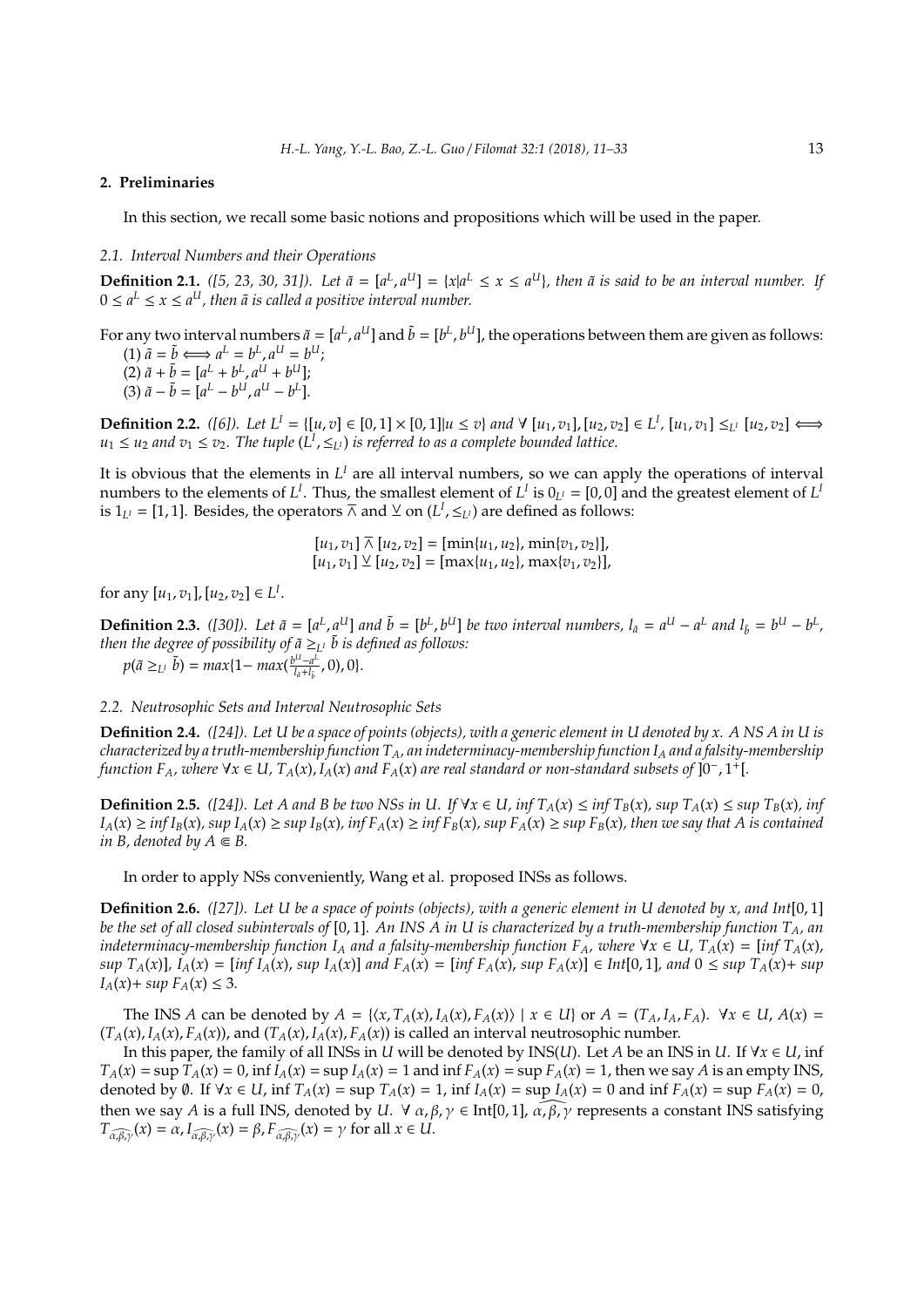**Definition 2.7.** ([27]). Let A and B be two INSs in U. If  $\forall x \in U$ ,  $T_A(x) \leq_L T_B(x)$ ,  $I_A(x) \geq_L I_B(x)$ , and  $F_A(x) \geq_{L^1} F_B(x)$ , then we say that A is contained in B, denoted by  $A \in B$ .

**Definition 2.8.** ([27]). Let A be an INS in U. The complement of A is denoted by A<sup>*c*</sup> and is defined as  $T_{A^c}(x) = F_A(x)$ ,  $I_{A^c}(x) = [1, 1] - I_A(x)$  *and*  $F_{A^c}(x) = T_A(x)$ .

For any *y* ∈ *U*, an INS 1<sub>*y*</sub> and its complement 1<sub>*U*−{*y*}</sub> are given as follows: ∀*x* ∈ *U*,  $T_{1y}(x) =$  $\int$  [1, 1],  $x = y$  $[I_1, I_1]$ ,  $x \neq y$ ,  $I_{1y}(x) = F_{1y}(x) =$  $[0, 0], x = y$  $[1, 1]$ ,  $x \neq y$  $T_{1_{U-}{(y)}}(x) =$  $[0, 0], x = y$  $[1, 1]$ ,  $x \neq y$ ,  $I_{1_{U-[y]}}(x) = F_{1_{U-[y]}}(x) =$  $\int$  [1, 1],  $x = y$  $[0, 0], x \neq y$ 

**Definition 2.9.** *([27]). Let A and B be two INSs in U.*

*(1) The union of A and B is an INS C, denoted by*  $C = A \cup B$ *, where* 

$$
T_C(x) = T_A(x) \vee T_B(x),
$$
  
\n
$$
I_C(x) = I_A(x) \overline{\wedge} I_B(x),
$$
  
\n
$$
F_C(x) = F_A(x) \overline{\wedge} F_B(x),
$$

*for all x in U.*

*(2) The intersection of A and B is an INS D, denoted by*  $D = A \cap B$ *, where* 

$$
T_D(x) = T_A(x) \overline{\wedge} T_B(x),
$$
  
\n
$$
I_D(x) = I_A(x) \vee I_B(x),
$$
  
\n
$$
F_D(x) = F_A(x) \vee F_B(x),
$$

*for all x in U.*

It is obvious that  $A \cup B$  is the smallest INS which contains both *A* and *B*, and *A*  $\cap$  *B* is the largest INS which is contained in both *A* and *B*.

**Proposition 2.10.** *Let A and B be two INSs in U, the following properties can be obtained:*

 $(1)$   $A \subseteq A \cup B$  and  $B \subseteq A \cup B$ ;  $(2)$   $A \cap B \subseteq A$  and  $A \cap B \subseteq B$ ;  $(A^c)^c = A;$  $(A)$   $(A \cup B)^c = A^c \cap B^c;$  $(5)$   $(A \cap B)^c = A^c \cup B^c$ .

*Proof.* The results are straightforward by Definitions 2.7–2.9. □

#### *2.3. Operations for INNs*

**Definition 2.11.** *([44]). Let A* = h[*inf TA*, *sup TA*], [*inf IA*, *sup IA*], [*inf FA*, *sup FA*]i *and B* = h[*inf TB*, *sup TB*], [*inf IB*, *sup IB*], [*inf FB*, *sup FB*]i *be two INNs. The operations for A and B are defined based on the Archimedean t-norm and t-conorm as follows:*

*A* ⊕ *B* =  $\langle [l^{-1}(l(inf T_A) + l(inf T_B)), l^{-1}(l(sup T_A) + l(sup T_B))]$ ,  $[k^{-1}(k(int I_A) + k(int I_B)), k^{-1}(k(sup I_A) + k(sup I_B))],$  $[k^{-1}(k(inf F_A) + k(inf F_B)), k^{-1}(k(sup F_A) + k(sup F_B))])$ .

**Definition 2.12.** ([44]). Let  $A = \{ \int \inf T_A \, \sup T_A \}$  [inf  $I_A$ , sup  $I_A$ ], [inf  $F_A$ , sup  $F_A$ ]) be an INN. The score function *s*(*A*)*, accuracy function a*(*A*)*, and certainty function c*(*A*) *of the INN A are defined as follows, respectively:*

*(1) s*(*A*) = [ *inf T<sup>A</sup>* + 1− *sup I<sup>A</sup>* + 1− *sup FA, sup T<sup>A</sup>* + 1− *inf I<sup>A</sup>* + 1− *inf FA*]*,*

(2)  $a(A) = \left[ \min \{ \inf T_A - \inf F_A \}$ ,  $\sup T_A - \sup F_A \}$ ,  $\max \{ \inf T_A - \inf F_A \}$ ,  $\sup T_A - \sup F_A \}$ 

(3)  $c(A) = \int inf T_A$ ,  $sup T_A$ ].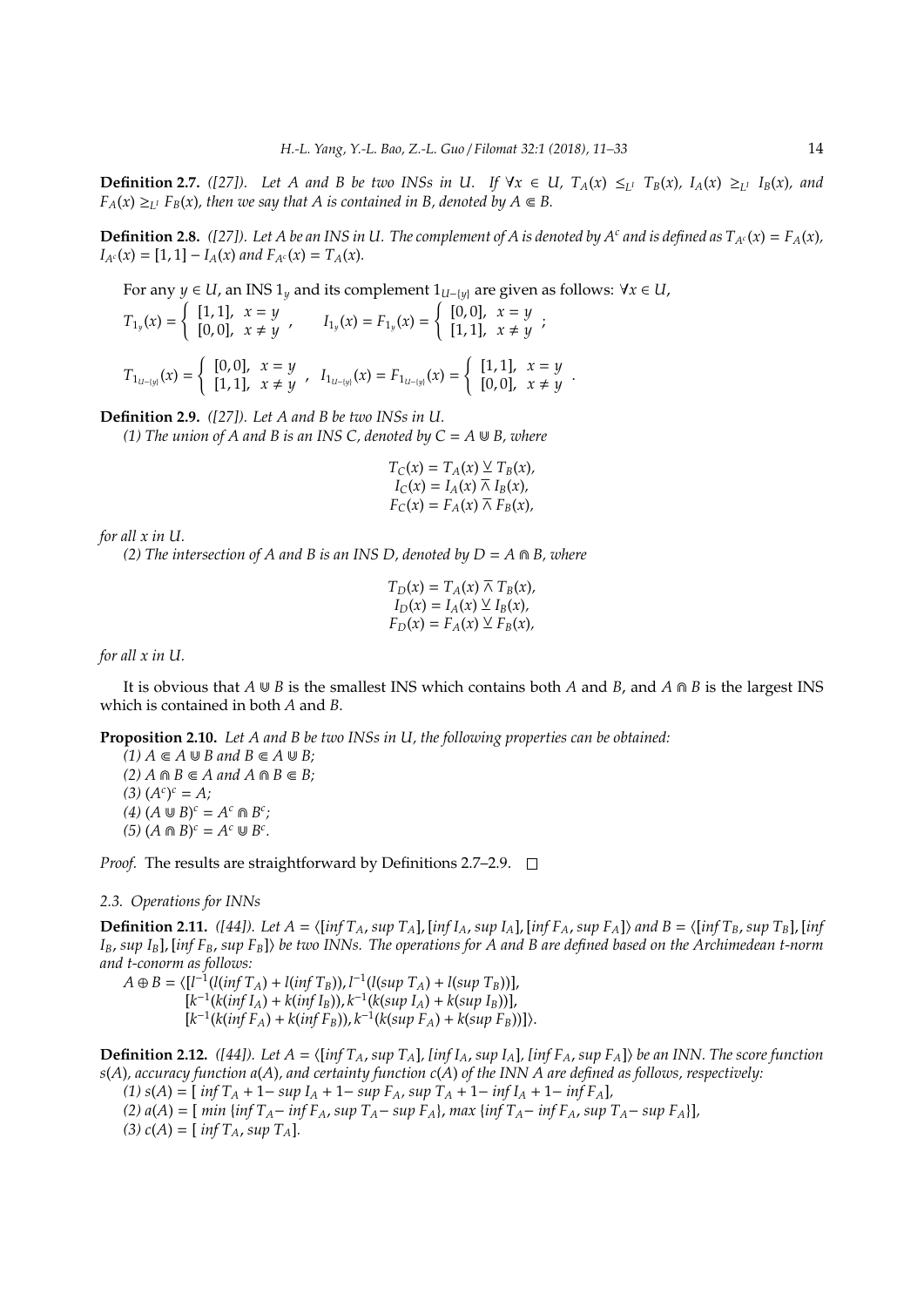**Definition 2.13.** *([44]). Let A and B be two INNs. The order between them is defined as follows:*

*(1)* If  $p(s(A) \geq_{L^1} s(B)) > 0.5$ , then A is greater than B which means A is superior to B, denoted by  $A > B$ .

*(2)* If  $p(s(A) \geq_{L^1} s(B)) = 0.5$  and  $p(a(A) \geq_{L^1} a(B)) > 0.5$ , then A is greater than B which means A is superior to B, *denoted by*  $A > B$ *.* 

(3) If  $p(s(A) \geq_{L^1} s(B)) = 0.5$ ,  $p(a(A) \geq_{L^1} a(B)) = 0.5$  and  $p(c(A) \geq_{L^1} c(B)) > 0.5$ , then A is greater than B which *means A is superior to B, denoted by*  $A > B$ *.* 

(4) If  $p(s(A) \geq_{L^1} s(B)) = 0.5$ ,  $p(a(A) \geq_{L^1} a(B)) = 0.5$  and  $p(c(A) \geq_{L^1} c(B)) = 0.5$ , then A is equal to B which means *A and B are indiscernible, denoted by A* ∼ *B.*

#### *2.4. Pawlak rough sets and single valued neutrosophic rough sets*

**Definition 2.14.** *([16, 17]). Let R be an equivalence relation on a non-empty finite universe U. Then the pair* (*U*,*R*) *is referred as to a Pawlak approximation space.* ∀*X* ⊆ *U, the lower and upper approximations of X w.r.t.* (*U*,*R*) *are defined as follows:*

 $R(X) = \{x \in U \mid [x]_R \subseteq X\},\$ 

 $\overline{R}(X) = \{x \in U \mid [x]_R \cap X \neq \emptyset\},\$ 

where  $[x]_R = \{y \in U \mid (x, y) \in R\}$ . The pair  $(R(X), \overline{R}(X))$  is called a Pawlak rough set. R and  $\overline{R}$  are called lower and *upper approximation operators, respectively.*

**Definition 2.15.** *([28]). Let U be a space of points (objects), with a generic element in U denoted by x. A SVNS A in U is described by three membership functions—a truth-membership function TA, an indeterminacy membership function*  $I_A$ *, and a falsity-membership function*  $F_A$ *, where*  $\forall x \in U$ ,  $T_A(x)$ ,  $I_A(x)$ ,  $F_A(x) \in [0, 1]$ . The SVNS A can be expressed as  $A = \{ (x, T_A(x), I_A(x), F_A(x)) \mid x \in U \}$  or  $A = (T_A, I_A, F_A)$ .  $\forall x \in U, A(x) = (T_A(x), I_A(x), F_A(x))$ , and  $(T_A(x), I_A(x), F_A(x))$  *is referred as to a single valued neutrosophic number.* 

A SVNS *R* in *U* × *U* is referred to as a single valued neutrosophic relation (SVNR) in *U*, denoted by  $R = \{(x, y), T_R(x, y), I_R(x, y), F_R(x, y)\}\mid (x, y) \in U \times U\}$ , where  $T_R : U \times U \longrightarrow [0, 1], I_R : U \times U \longrightarrow [0, 1]$ , and  $F_R: U \times U \longrightarrow [0,1]$  represent the truth-membership function, indeterminacy membership function, and falsity-membership function of *R*, respectively.

**Definition 2.16.** *([34]). Let R be a SVNR in U, the tuple* (*U*,*R*) *is called a single valued neutrosophic approximation space.* ∀*A* ∈ *SVNS*(*U*)*, the lower and upper approximations of A w.r.t.* (*U*,*R*)*, denoted by R*(*A*) *and R*(*A*)*, are two SVNSs whose membership functions are defined as:* ∀*x* ∈ *U,*

 $T_{R(A)}(x) = \bigwedge_{y \in U} (F_R(x, y) \vee T_A(y)),$  $I_{R(A)}(x) = \bigvee_{y \in U} ((1 - I_R(x, y)) \wedge I_A(y)),$  $\overline{F}_{R(A)}(x) = \sqrt{\sqrt{y}EU(T_R(x, y) \wedge F_A(y))};$  $T_{\overline{R}(A)}(x) = \sqrt{y} \in U(T_R(x, y) \wedge T_A(y)),$  $I_{\overline{R}(A)}(x) = \bigwedge_{y \in U} (I_R(x, y) \vee I_A(y)),$  $F_{\overline{R}(A)}(x) = \bigwedge_{y \in U}^{\infty} (F_R(x, y) \vee F_A(y)).$ 

*The pair* ( $R(A)$ ,  $\overline{R}(A)$ ) *is called a single valued neutrosophic rough set of A w.r.t.* ( $U$ ,  $R$ ). R and  $\overline{R}$  are referred to as the *single valued neutrosophic lower and upper approximation operators, respectively.*

# **3. The Constructive Approach of Generalized Interval Neutrosophic Rough Sets Based on Interval Neutrosophic Relations**

# *3.1. The notion of generalized interval neutrosophic rough sets based on interval neutrosophic relations*

Broumi and Smarandache [4] put forward interval neutrosophic rough sets in which the based-relations are equivalence relations. Yang et al. [34] proposed single valued neutrosophic rough set model which is a hybrid model of single valued neutrosophic sets and rough sets. In this subsection, we will present interval neutrosophic relations and generalized interval neutrosophic rough sets based on interval neutrosophic relations.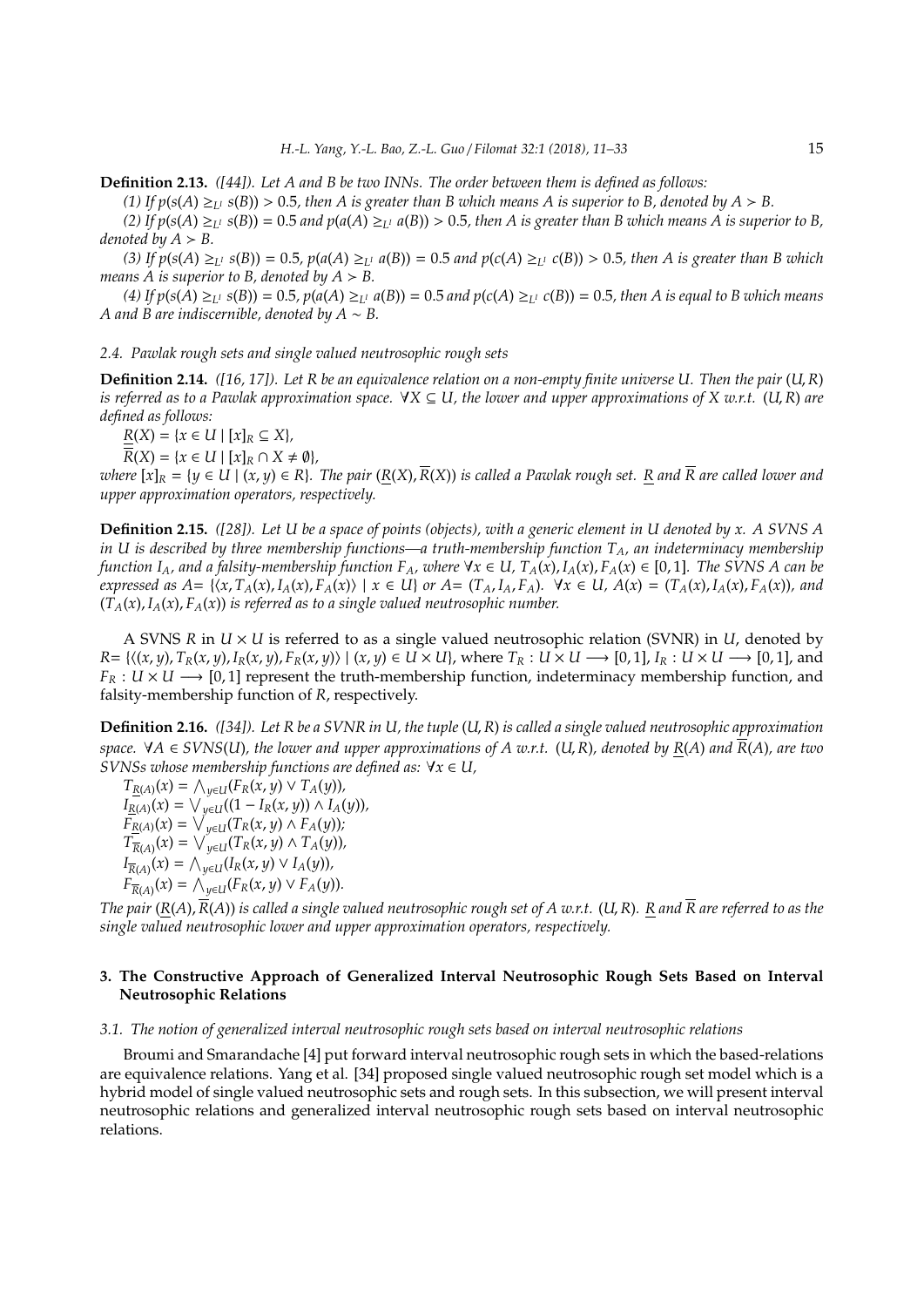**Definition 3.1.** *([27]).* An INS in U  $\times$  *U is referred to as an interval neutrosophic relation (INR) in U, denoted by*  $R = \{((x, y), T_R(x, y), I_R(x, y), F_R(x, y)) | (x, y) \in U \times U\}$ , where  $T_R : U \times U \longrightarrow Int[0, 1]$ ,  $I_R : U \times U \longrightarrow Int[0, 1]$ , *and*  $F_R$  :  $U \times U$  → *Int*[0,1] *represent the truth-membership function, indeterminacy-membership function, and falsity-membership function of R, respectively.*

Let *R* be an INR in *U*. If  $T_R(x,x) = [1,1]$  and  $I_R(x,x) = F_R(x,x) = [0,0]$  for all  $x \in U$ , then we say R is reflexive. If  $T_R(x, y) = T_R(y, x)$ ,  $I_R(x, y) = I_R(y, x)$  and  $F_R(x, y) = F_R(y, x)$  for all  $x, y \in U$ , then we say R is symmetric. If  $\underline{\bigvee}_{y\in U}T_R(x,y) = [1,1]$  and  $\overline{\bigwedge}_{y\in U}I_R(x,y) = \overline{\bigwedge}_{y\in U}F_R(x,y) = [0,0]$  for all  $x \in U$ , then we say R is serial. If  $\vee_{y\in U}(T_R(x,y)\barwedge T_R(y,z)) \leq_{L^I} T_R(x,z)$ ,  $I_R(x,z) \leq_{L^I} \overline{\wedge}_{y\in U}(I_R(x,y) \vee T_R(y,z))$  and  $F_R(x,z)\leq_{L^I}\overline{\bigwedge}_{y\in U}(F_R(x,y)\veebar F_R(y,z))$  for all  $x,y,z\in U$ , then we say  $R$  is transitive.

**Definition 3.2.** *Let R be an INR in U, the tuple* (*U*,*R*) *is referred to as an interval neutrosophic approximation space.* ∀*A* ∈ *INS*(*U*)*, the generalized lower and upper approximations of A w.r.t.* (*U*,*R*) *are two INSs, denoted by R*(*A*) *and*  $\overline{R}(A)$ *, whose membership functions are defined as follows:*  $\forall x \in U$ *,* 

$$
T_{\underline{R}(A)}(x) = \overline{\bigwedge_{y \in U} (F_R(x, y) \vee T_A(y)),}
$$
  
\n
$$
I_{\underline{R}(A)}(x) = \bigvee_{y \in U} (([1, 1] - I_R(x, y)) \wedge I_A(y)),
$$
  
\n
$$
F_{\underline{R}(A)}(x) = \bigvee_{y \in U} (T_R(x, y) \wedge F_A(y));
$$
  
\n
$$
T_{\overline{R}(A)}(x) = \bigvee_{y \in U} (T_R(x, y) \wedge T_A(y)),
$$
  
\n
$$
I_{\overline{R}(A)}(x) = \overline{\bigwedge_{y \in U} (I_R(x, y) \vee I_A(y)),}
$$
  
\n
$$
F_{\overline{R}(A)}(x) = \overline{\bigwedge_{y \in U} (F_R(x, y) \vee F_A(y)).}
$$

*The pair* ( $R(A)$ ,  $\overline{R}(A)$ ) *is called a generalized interval neutrosophic rough set of A w.r.t.* (U, R). R and  $\overline{R}$  are called the *generalized interval neutrosophic lower and upper approximation operators, respectively.*

| R                 | $\mathcal{X}_1$                                      | $\mathcal{X}_{2}$                                    |  |
|-------------------|------------------------------------------------------|------------------------------------------------------|--|
| $x_1$             | $\langle [0.1, 0.4], [0.2, 0.3], [0.7, 0.9] \rangle$ | $\langle [0.2, 0.4], [0.1, 0.2], [0.9, 1] \rangle$   |  |
| $x_2$             | $\langle [0.4, 0.6], [0.3, 0.4], [0.2, 0.4] \rangle$ | $\langle [0.8, 0.9], [0.2, 0.3], [0, 0.1] \rangle$   |  |
| $x_3$             | $\langle [0.8, 0.9], [0.1, 0.2], [0.1, 0.3] \rangle$ | $\langle [0.7, 0.9], [0.1, 0.3], [0.1, 0.2] \rangle$ |  |
| $x_4$             | $\langle [0.5, 0.8], [0.3, 0.4], [0.2, 0.3] \rangle$ | $\langle [0, 0.1], [0, 0.2], [0.8, 1] \rangle$       |  |
|                   |                                                      |                                                      |  |
|                   |                                                      |                                                      |  |
| R                 | $\chi_3$                                             | $x_4$                                                |  |
| $\mathcal{X}_1$   | $\langle [0.8, 1], [0.2, 0.4], [0, 0.1] \rangle$     | $\langle [0.1, 0.3], [0.3, 0.4], [0.8, 1] \rangle$   |  |
| $\mathcal{X}_{2}$ | $\langle [0.9, 1], [0.1, 0.3], [0, 0.1] \rangle$     | $\langle [0, 0.1], [0.2, 0.3], [0.9, 1] \rangle$     |  |
| $x_3$             | $\langle [0.7, 0.8], [0.4, 0.6], [0.2, 0.3] \rangle$ | $\langle [0.9, 1], [0.4, 0.6], [0.1, 0.3] \rangle$   |  |

**Table 1:** The interval neutrosophic relation *R*.

**Example 3.3.** *Let*  $U = \{x_1, x_2, x_3, x_4\}$ *.*  $R \in INS(U \times U)$  *is an INR given in Table 1. Assume an INS*  $A = \{ \langle x_1, [0.5, 0.8], [0.2, 0.4], [0.1, 0.3] \rangle, \langle x_2, [0.7, 0.9], [0.2, 0.4], [0.5, 0.6] \rangle,$ 

 $\langle x_3, [0.1, 0.2], [0.4, 0.6], [0.3, 0.7] \rangle, \langle x_4, [0.2, 0.6], [0.3, 0.5], [0.1, 0.4] \rangle$ .

*By Definition 3.2, we can obtain the lower and upper approximations of A w.r.t.* (*U*, *R*) *as follows:*

 $R(A)(x_1) = \langle [0.1, 0.2], [0.4, 0.6], [0.3, 0.7]\rangle$ ,  $\overline{R}(A)(x_1) = \langle [0.2, 0.4], [0.2, 0.4], [0.3, 0.7]\rangle$ ,

 $R(A)(x_2) = \langle [0.1, 0.2], [0.4, 0.6], [0.5, 0.7]\rangle$ ,  $\overline{R}(A)(x_2) = \langle [0.7, 0.9], [0.2, 0.4], [0.2, 0.4]\rangle$ ,

 $R(A)(x_3) = \langle [0.2, 0.3], [0.4, 0.6], [0.5, 0.7]\rangle$ ,  $\overline{R}(A)(x_3) = \langle [0.7, 0.9], [0.2, 0.4], [0.1, 0.3]\rangle$ ,

 $R(A)(x_4) = \langle [0.5, 0.8], [0.4, 0.6], [0.1, 0.3]\rangle$ ,  $\overline{R}(A)(x_4) = \langle [0.5, 0.8], [0.2, 0.4], [0.2, 0.3]\rangle$ .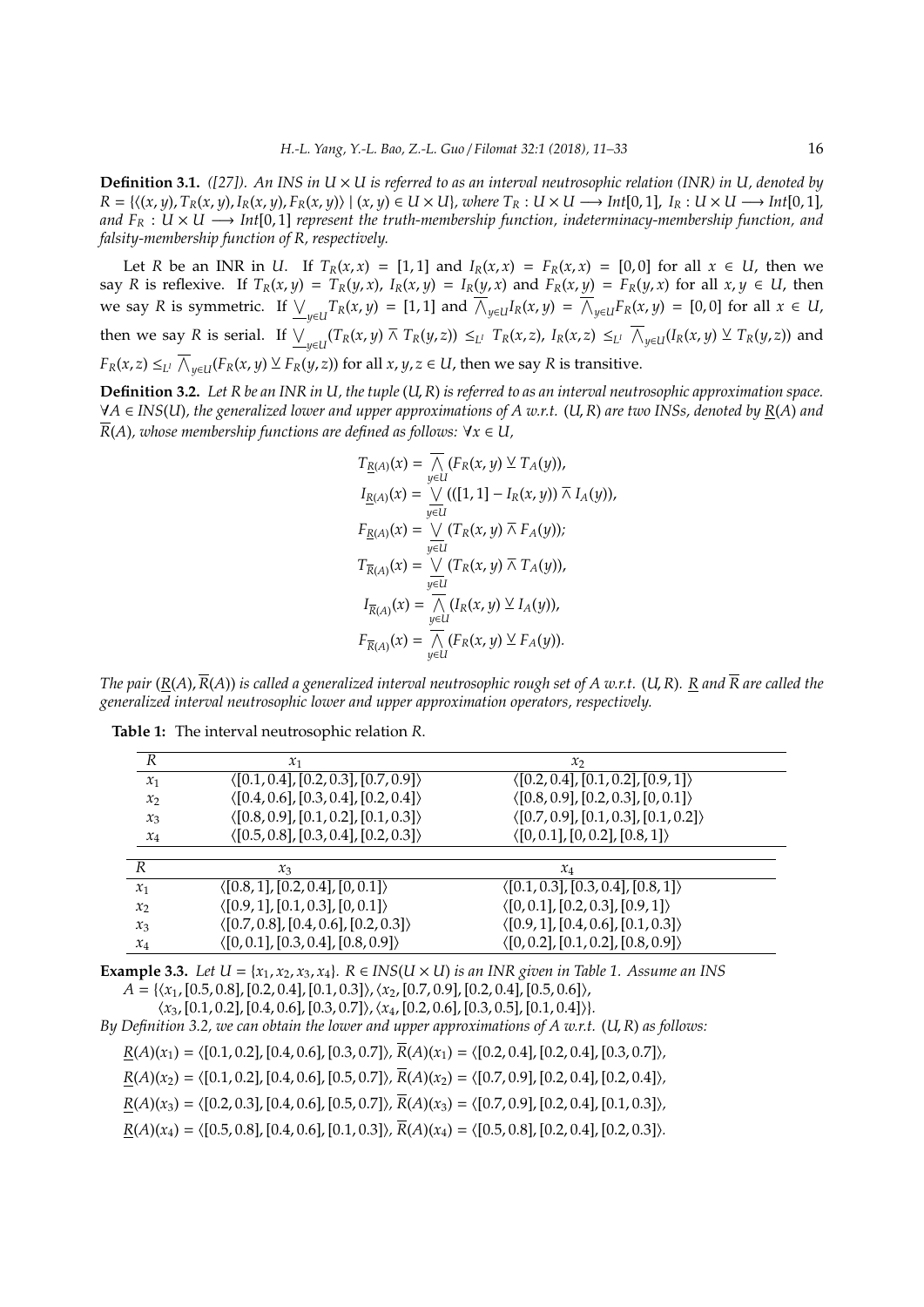## **Remark 3.4.** *(1) If R in Definition 3.2 is an equivalence relation, then*

 $T_R(x, y) =$ ( [1, 1], *y* ∈ [*x*]*<sup>R</sup>*  $[0, 0], \quad y \notin [x]_R$ ,  $I_R(x, y) = F_R(x, y) =$ ( [0, 0], *y* ∈ [*x*]*<sup>R</sup>*  $[1, 1], y \notin [x]_R$ *By Definition 3.2, we have*

$$
T_{\underline{R}(A)}(x) = \overline{\bigwedge_{y \in U} (F_R(x, y) \vee T_A(y))} = \overline{\bigwedge_{y \in [x]_R} T_A(y)},
$$
  
\n
$$
I_{\underline{R}(A)}(x) = \bigvee_{y \in U} (([1, 1] - I_R(x, y)) \overline{\wedge} I_A(y)) = \bigvee_{y \in [x]_R} I_A(y),
$$
  
\n
$$
F_{\underline{R}(A)}(x) = \bigvee_{y \in U} (T_R(x, y) \overline{\wedge} F_A(y)) = \bigvee_{y \in [x]_R} F_A(y),
$$
  
\n
$$
T_{\overline{R}(A)}(x) = \bigvee_{y \in U} (T_R(x, y) \overline{\wedge} T_A(y)) = \bigvee_{y \in [x]_R} T_A(y),
$$
  
\n
$$
I_{\overline{R}(A)}(x) = \overline{\bigwedge_{y \in U} (I_R(x, y) \vee I_A(y))} = \overline{\bigwedge_{y \in [x]_R} I_A(y)},
$$
  
\n
$$
F_{\overline{R}(A)}(x) = \overline{\bigwedge_{y \in U} (F_R(x, y) \vee F_A(y))} = \overline{\bigwedge_{y \in [x]_R} F_A(y)},
$$

*which means that the interval neutrosophic rough sets proposed in [4] is a special case of the generalized interval neutrosophic rough sets.*

*(2) If R in Definition 3.2 is degenerated to a single interval neutrosophic relation and A is degenerated to a single valued neutrosophic set, then Definition 3.2 is consistent to the notion of single valued neutrosophic rough sets proposed in [34], which means that the single valued neutrosophic rough sets proposed in [34] is a special case of the generalized interval neutrosophic rough sets.*

#### *3.2. The properties of generalized interval neutrosophic approximation operators*

Next, we explore the properties of generalized interval neutrosophic lower and upper approximation operators.

**Theorem 3.5.** *Let* (*U*,*R*) *be an interval neutrosophic approximation space. The interval neutrosophic lower and upper approximation operators defined in Definition 3.2 have the following properties:*  $\forall A, B \in INS(U), \forall \alpha, \beta, \gamma \in$ *Int*[0, 1]*,*

 $(1)$   $\underline{R}(U) = U$ ,  $\overline{R}(\emptyset) = \emptyset$ ; *(2)* If  $A \subseteq B$ , then  $R(A) \subseteq R(B)$  and  $\overline{R}(A) \subseteq \overline{R}(B)$ ; *(3)*  $R(A \cap B) = R(A) \cap R(B)$ ,  $\overline{R}(A \cup B) = \overline{R}(A) \cup \overline{R}(B)$ ;  $(R(A) \cup R(B) \subseteq R(A \cup B), \overline{R}(A \cap B) \subseteq \overline{R}(A) \cap \overline{R}(B)$ ;  $B(A^c) = (\overline{R}(A))^c$ ,  $\overline{R}(A^c) = (\underline{R}(A))^c$ ;  $(6)$   $\underline{R}(A \cup \widehat{\alpha, \beta, \gamma}) = \underline{R}(A) \cup \widehat{\alpha, \beta, \gamma}$ ,  $\overline{R}(A \cap \widehat{\alpha, \beta, \gamma}) = \overline{R}(A) \cap \widehat{\alpha, \beta, \gamma}$ ;  $P(A)$   $\underline{R}(\emptyset) = \emptyset \Longleftrightarrow \underline{R}(\widehat{\alpha, \beta, \gamma}) = \widehat{\alpha, \beta, \gamma}, \ \overline{R}(U) = U \Longleftrightarrow \overline{R}(\widehat{\alpha, \beta, \gamma}) = \widehat{\alpha, \beta, \gamma}.$ 

*Proof.* (2) and (4) can be obtained straightforwardly from Definition 3.2. We just need to verify (1), (3) and  $(5)-(7)$ .

(1) By Definition 3.2, we have 
$$
\forall x \in U
$$
,  
\n
$$
T_{\underline{R}(U)}(x) = \overline{\bigwedge_{y \in U} (F_R(x, y) \vee T_U(y))} = \overline{\bigwedge_{y \in U} (F_R(x, y) \vee [1, 1])} = [1, 1],
$$
\n
$$
I_{\underline{R}(U)}(x) = \bigvee_{y \in U} (([1, 1] - I_R(x, y)) \overline{\wedge} I_U(y)) = \bigvee_{y \in U} (([1, 1] - I_R(x, y)) \overline{\wedge} [0, 0]) = [0, 0],
$$
\n
$$
F_{\underline{R}(U)}(x) = \bigvee_{y \in U} (T_R(x, y) \overline{\wedge} F_U(y)) = \bigvee_{y \in U} (T_R(x, y) \overline{\wedge} [0, 0]) = [0, 0],
$$
\nThus,  $\underline{R}(U) = U$ .  
\n
$$
T_{\overline{R}(0)}(x) = \bigvee_{y \in U} (T_R(x, y) \overline{\wedge} T_0(y)) = \bigvee_{y \in U} (T_R(x, y) \overline{\wedge} [0, 0]) = [0, 0],
$$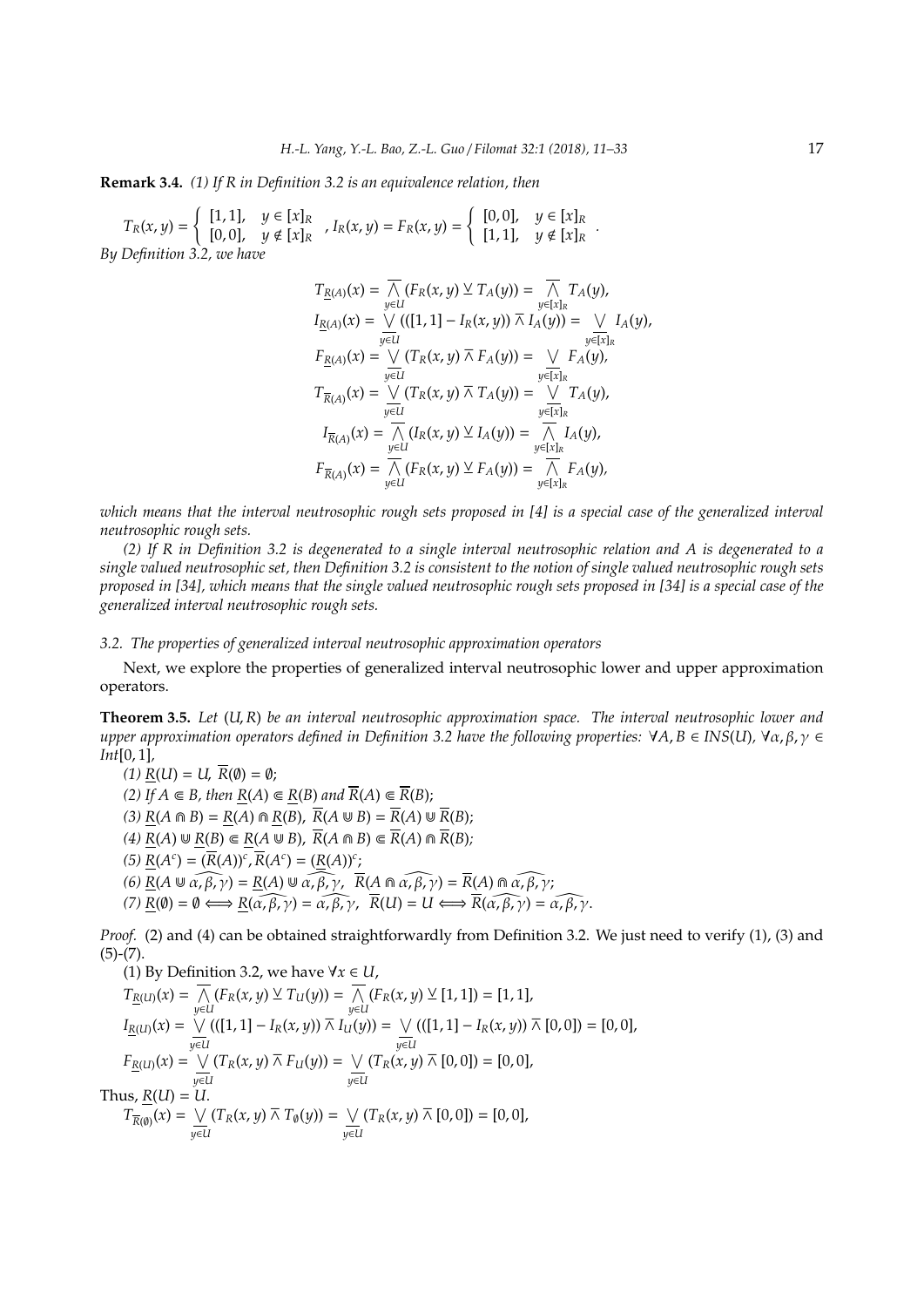$$
I_{\overline{R}(0)}(x) = \frac{1}{N} (I_R(x, y)) \vee I_0(y)) = \frac{1}{N} (I_R(x, y)) \vee [1, 1]) = [1, 1],
$$
  
\n
$$
F_{\overline{R}(0)}(x) = \frac{1}{y \in U} (F_R(x, y) \vee F_0(y)) = \frac{1}{N} (F_R(x, y) \vee [1, 1]) = [1, 1].
$$
  
\nConsequently,  $\overline{R}(0) = 0$ .  
\n(3) By Definitions 2.9 and 3.2, we have  $\forall x \in U$ ,  
\n
$$
T_{\underline{R}(A \cap B)}(x) = \frac{1}{N} (F_R(x, y) \vee T_{A \cap B}(y))
$$
\n
$$
= \frac{1}{N} (F_R(x, y) \vee (T_A(y))) \wedge T_B(y))
$$
\n
$$
= \frac{1}{N} (F_R(x, y) \vee (T_A(y))) \wedge (\frac{1}{N} (F_R(x, y) \vee (T_B(y))))
$$
\n
$$
= T_{\underline{R}(A)}(x) \wedge T_{\underline{R}(B)}(x)
$$
\n
$$
= T_{\underline{R}(A)}(x) \wedge T_{\underline{R}(B)}(x)
$$
\n
$$
= \frac{1}{N} [(1, 1] - I_R(x, y)) \wedge I_{A \cap B}(y))
$$
\n
$$
= (\frac{1}{N} ((1, 1) - I_R(x, y)) \wedge I_A(y)) \vee (\frac{1}{N} ((1, 1) - I_R(x, y)) \wedge I_A(y)))
$$
\n
$$
= \frac{1}{N} (X_A(x, y) \wedge T_A(y)) \vee (Y_{\underline{R}(y)}(x))
$$
\n
$$
= \frac{1}{N} (X_A(x, y) \wedge T_A(y)) \vee (Y_{\underline{R}(x, y)}(x) \wedge T_A(y))
$$
\n
$$
= \frac{1}{N} (T_R(x, y) \wedge T_A(y)) \vee (\frac{1}{N} ((1, 1) - I_R(x, y)) \wedge I_A(y))
$$
\n
$$
= \frac{1}{N} (X_A(x, y) \wedge T_A(y)) \vee (\frac{1}{N} ((1, 1) - I_R
$$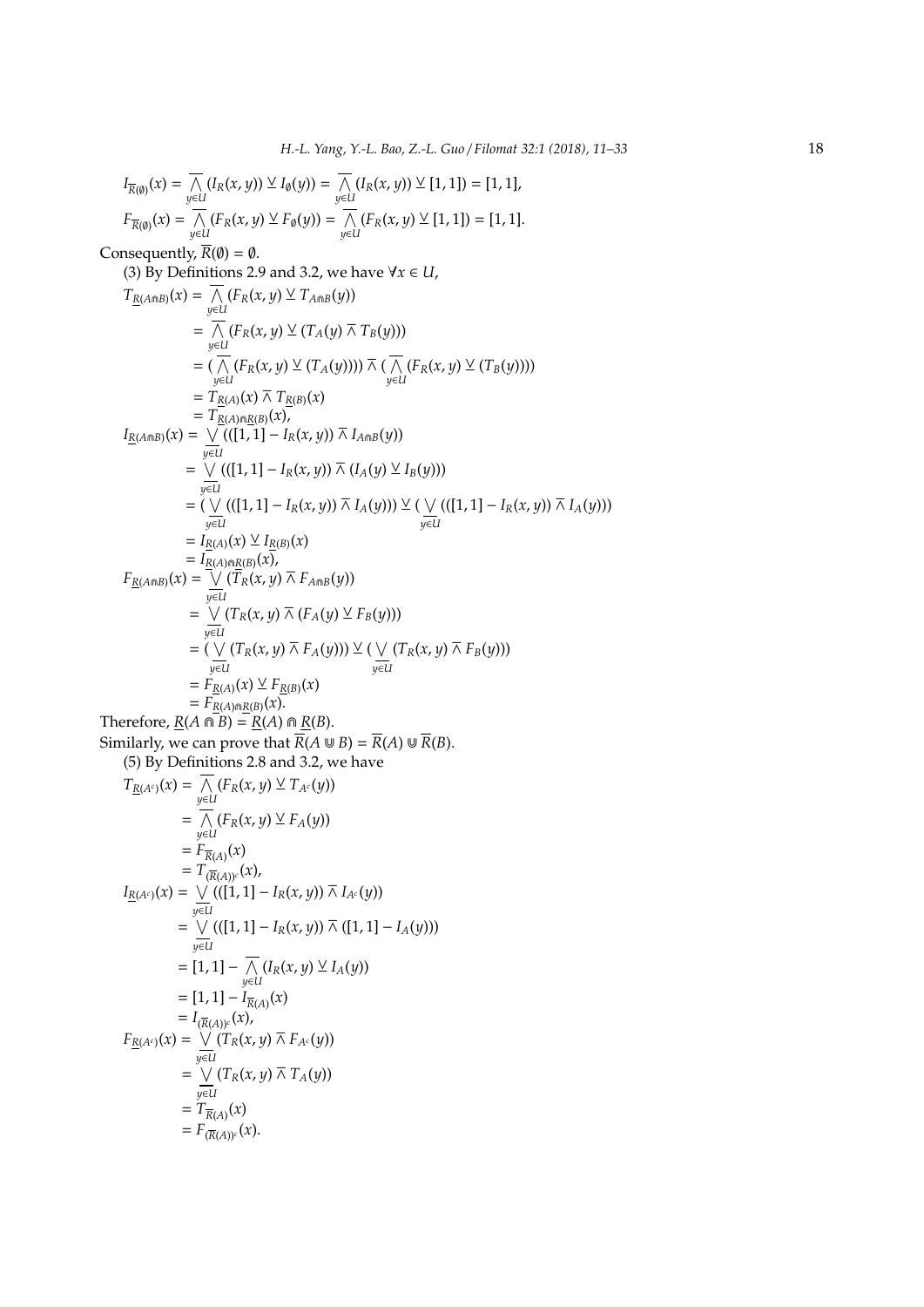$$
(6) T_{\underline{R}(A \cup \widehat{\alpha, \beta, \gamma})}(x) = \frac{1}{N} (F_R(x, y) \vee T_{A \cup \widehat{\alpha, \beta, \gamma}}(y))
$$
  
\n
$$
= \frac{1}{N} (F_R(x, y) \vee T_A(y) \vee T_{\widehat{\alpha, \beta, \gamma}}(y)))
$$
  
\n
$$
= \frac{1}{N} (F_R(x, y) \vee T_A(y) \vee \alpha)
$$
  
\n
$$
= \frac{1}{N} (F_R(x, y) \vee T_A(y)) \vee \alpha
$$
  
\n
$$
= T_{\underline{R}(A)}(x) \vee T_{\widehat{\alpha, \beta, \gamma}}(x)
$$
  
\n
$$
= T_{\underline{R}(A)}(x) \vee T_{\widehat{\alpha, \beta, \gamma}}(x)
$$
  
\n
$$
I_{\underline{R}(A \cup \widehat{\alpha, \beta, \gamma})}(x) = \frac{1}{y \in U} ((\frac{1}{1} \cdot 1) - I_R(x, y)) \wedge I_{A \cup \widehat{\alpha, \beta, \gamma}}(y))
$$
  
\n
$$
= \frac{1}{N} ((\frac{1}{1} \cdot 1) - I_R(x, y)) \wedge I_A(y) \wedge I_{\widehat{\alpha, \beta, \gamma}}(y))
$$
  
\n
$$
= \frac{1}{N} ((\frac{1}{1} \cdot 1) - I_R(x, y)) \wedge I_A(y) \wedge \beta)
$$
  
\n
$$
= \frac{1}{N} ((\frac{1}{1} \cdot 1) - I_R(x, y)) \wedge I_A(y) \wedge \beta)
$$
  
\n
$$
= \frac{1}{N} ((\frac{1}{1} \cdot 1) - I_R(x, y)) \wedge I_A(y) \wedge \beta)
$$
  
\n
$$
= I_{\underline{R}(A)}(x) \wedge I_{\widehat{\alpha, \beta, \gamma}}(x)
$$
  
\n
$$
= I_{\underline{R}(A)}(x) \wedge I_{\widehat{\alpha, \beta, \gamma}}(y)
$$
  
\n
$$
= \frac{1}{N} ((\frac{1}{1} \cdot 1) - I_R(x, y)) \wedge I_A(y) \wedge I_A(y)) \wedge I_A(y)
$$
  
\n

Similarly, we can prove that  $\overline{R}(A \cap \alpha, \widehat{\beta}, \gamma) = \overline{R}(A) \cap \alpha, \widehat{\beta}, \gamma$ .

(7) On one hand, if  $\underline{R}(\emptyset) = \emptyset$ , then by (6), we have  $\underline{R}(\widehat{\alpha, \beta, \gamma}) = \underline{R}(\emptyset \cup \widehat{\alpha, \beta, \gamma}) = \underline{R}(\emptyset) \cup \widehat{\alpha, \beta, \gamma} = \widehat{\alpha, \beta, \gamma}$ . On the other hand, assume  $\underline{R}(\alpha, \beta, \gamma) = \alpha, \beta, \gamma$ , take  $\alpha = [0, 0]$  and  $\beta = \gamma = [1, 1]$ , i.e.  $\alpha, \beta, \gamma = \emptyset$ , then we get  $\underline{R}(\emptyset) = \emptyset$ . So  $\underline{R}(\emptyset) = \emptyset \Longleftrightarrow \underline{R}(\widehat{\alpha, \beta}, \gamma) = \widehat{\alpha, \beta}, \gamma$ . Similarly, we can prove that  $\overline{R}(U) = U \Longleftrightarrow \overline{R}(\widehat{\alpha, \beta}, \gamma) = \widehat{\alpha, \beta}, \gamma$ .

**Theorem 3.6.** *Let*  $R_1$  *and*  $R_2$  *be two INRs in U.*  $\forall A \in INS(U)$ *, we have*  $(1)$   $R_1 \cup R_2(A) = R_1(A) \cap R_2(A);$  $(2)$   $\overline{R_1 \cup R_2}(A) = \overline{R_1}(A) \cup \overline{R_2}(A)$ .

*Proof.* (1) According to Definitions 2.9 and 3.2,  $\forall x \in U$ ,

$$
T_{\underline{R_1} \underline{w} \underline{R_2}(A)}(x) = \frac{}{\mathcal{N}} \left( F_{R_1} \underline{w} R_2(x, y) \vee T_A(y) \right)
$$
  
\n
$$
= \frac{}{\mathcal{N}} \left( (F_{R_1}(x, y) \overline{\wedge} F_{R_2}(x, y)) \vee T_A(y) \right)
$$
  
\n
$$
= \frac{}{\mathcal{N}} \left( (F_{R_1}(x, y) \vee T_A(y)) \overline{\wedge} (F_{R_2}(x, y) \vee T_A(y)) \right)
$$
  
\n
$$
= (\frac{}{\mathcal{N}} \left( F_{R_1}(x, y) \vee T_A(y)) \right) \overline{\wedge} (\frac{}{\mathcal{N}} \left( F_{R_2}(x, y) \vee T_A(y)) \right)
$$
  
\n
$$
= T_{R_1(A)}(x) \overline{\wedge} T_{R_2(A)}(x)
$$
  
\n
$$
= T_{R_1(A) \underline{m} \underline{R_2}(A)}(x)
$$
  
\n
$$
I_{R_1 \underline{w} \underline{R_2}(A)}(x) = \frac{}{\mathcal{N}} \left( ((1, 1) - I_{R_1 \underline{w} \underline{R_2}(x, y)) \overline{\wedge} I_A(y) \right)
$$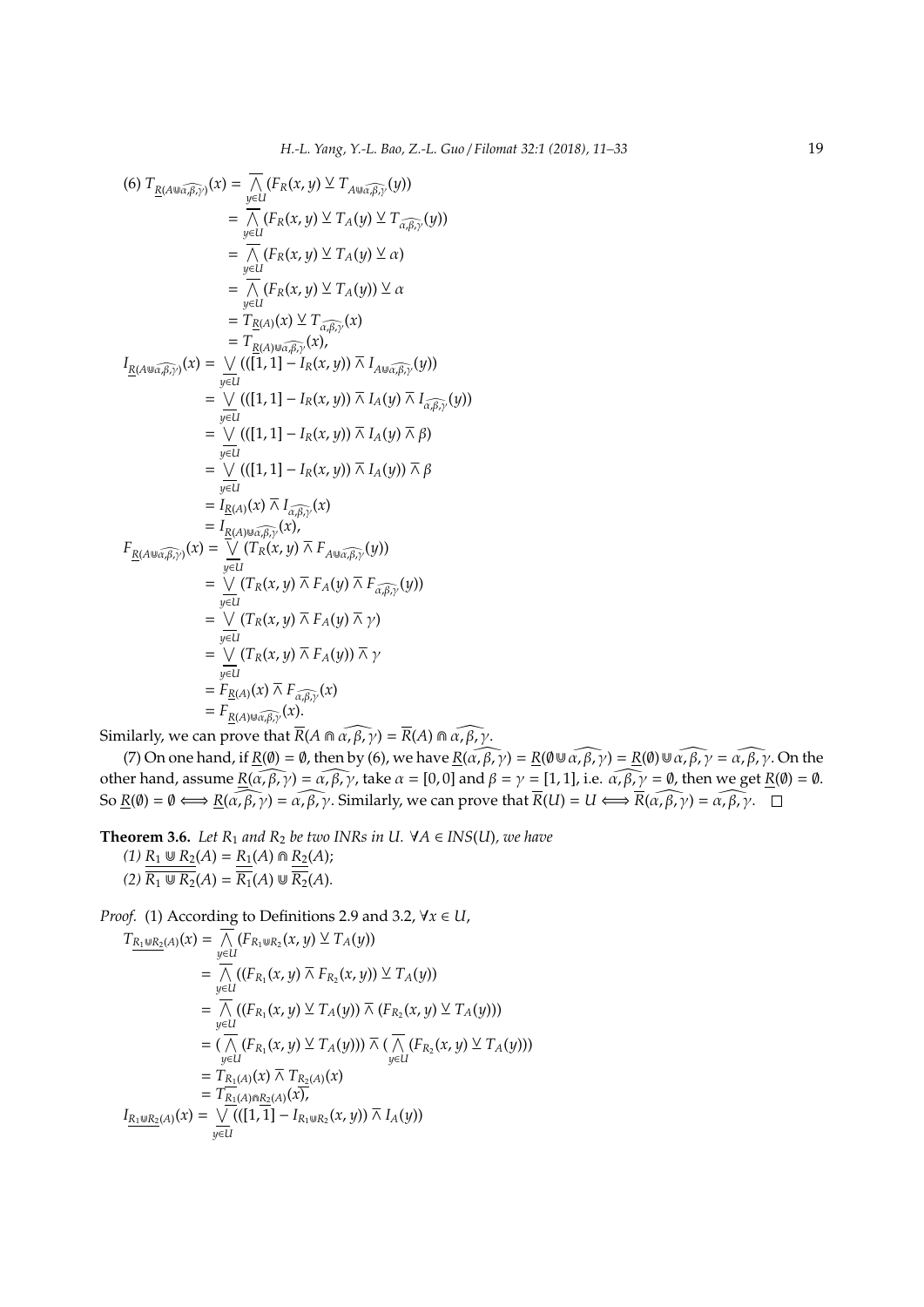$$
= \bigvee_{y \in U} (([1, 1] - (I_{R_1}(x, y) \overline{\wedge} I_{R_2}(x, y))) \overline{\wedge} I_A(y))
$$
  
\n
$$
= \bigvee_{y \in U} ((([1, 1] - I_{R_1}(x, y)) \vee ([1, 1] - I_{R_2}(x, y))) \overline{\wedge} I_A(y))
$$
  
\n
$$
= (\bigvee_{y \in U} ((([1, 1] - I_{R_1}(x, y)) \overline{\wedge} I_A(y))) \vee (\bigvee_{y \in U} (([1, 1] - I_{R_2}(x, y)) \overline{\wedge} I_A(y)))
$$
  
\n
$$
= I_{R_1(A)}(x) \vee I_{R_2(A)}(x)
$$
  
\n
$$
= I_{R_1(A)} \cap R_2(A)}(x)
$$
  
\n
$$
= I_{R_1(A)} \cap R_2(A)}(x)
$$
  
\n
$$
= \bigvee_{y \in U} ((T_{R_1}(x, y) \vee T_{R_2}(x, y))) \overline{\wedge} F_A(y))
$$
  
\n
$$
= \bigvee_{y \in U} ((T_{R_1}(x, y) \overline{\wedge} F_A(y))) \vee (T_{R_2}(x, y) \overline{\wedge} F_A(y)))
$$
  
\n
$$
= (\bigvee_{y \in U} (T_{R_1}(x, y) \overline{\wedge} F_A(y))) \vee (\bigvee_{y \in U} (T_{R_2}(x, y) \overline{\wedge} F_A(y)))
$$
  
\n
$$
= F_{R_1(A)}(x) \vee F_{R_2(A)}(x)
$$
  
\n
$$
= F_{R_1(A)}(x) \vee F_{R_2(A)}(x)
$$
  
\n
$$
= F_{R_1(A)}(x) \vee F_{R_2(A)}(x)
$$
  
\n
$$
= F_{R_1(A)}(x) \vee F_{R_2(A)}(x)
$$
  
\n
$$
= \bigvee_{y \in U} (T_{R_1}(x, y) \overline{\wedge} F_A(y)))
$$
  
\n
$$
= F_{R_1(A)}(x) \vee F_{R_2(A)}(x)
$$
  
\n
$$
=
$$

**Theorem 3.7.** *Let*  $R_1$  *and*  $R_2$  *be two INRs in U.*  $\forall A \in INS(U)$ *, we have (1)*  $R_1(A) \cap R_2(A) \subseteq R_1(A) \cup R_2(A) \subseteq R_1 \cap R_2(A);$  $(2)$   $\overline{R_1 \cap R_2(A)} \subseteq \overline{R_1(A)} \cap \overline{R_2(A)} \subseteq \overline{R_1(A)} \cup \overline{R_2}(A)$ .

*Proof.* (1) According to Definition 3.2, ∀*x* ∈ *U*,

$$
T_{\underline{R_1 \cap R_2}(A)}(x) = \frac{1}{N} (F_{R_1 \cap R_2}(x, y) \vee T_A(y))
$$
  
\n
$$
= \frac{1}{N} ((F_{R_1}(x, y) \vee F_{R_2}(x, y)) \vee T_A(y)))
$$
  
\n
$$
= \frac{1}{N} ((F_{R_1}(x, y) \vee T_A(y)) \vee (F_{R_2}(x, y) \vee T_A(y)))
$$
  
\n
$$
\geq_{L'} (\frac{1}{N} (F_{R_1}(x, y) \vee T_A(y))) \vee (\frac{1}{N} (F_{R_2}(x, y) \vee T_A(y)))
$$
  
\n
$$
= T_{R_1(A)}(x) \vee T_{R_2(A)}(x)
$$
  
\n
$$
= T_{R_1(A)}(x) \vee T_{R_2(A)}(x)
$$
  
\n
$$
= T_{R_1(A)}(x) \vee T_{R_2(A)}(x)
$$
  
\n
$$
= T_{R_1(A)}(x) \vee T_{R_2(A)}(x)
$$
  
\n
$$
= \frac{1}{N} ((\frac{1}{1}) - I_{R_1 \cap R_2}(x, y)) \wedge I_A(y))
$$
  
\n
$$
= \frac{1}{N} ((\frac{1}{1}) - I_{R_1}(x, y) \vee T_{R_2}(x, y)) \wedge I_A(y))
$$
  
\n
$$
= \frac{1}{N} ((\frac{1}{1}) - I_{R_1}(x, y)) \wedge (\frac{1}{1}) - I_{R_2}(x, y)) \wedge I_A(y)
$$
  
\n
$$
= \frac{1}{N} (((\frac{1}{1}) - I_{R_1}(x, y)) \wedge I_A(y)) \wedge ((\frac{1}{1}) - I_{R_2}(x, y)) \wedge I_A(y)) )
$$
  
\n
$$
\leq_{L'} (\frac{1}{N} ((\frac{1}{1}) - I_{R_1}(x, y)) \wedge I_A(y)) \wedge (\frac{1}{N} ((\frac{1}{1}) - I_{R_2}(x, y)) \wedge I_A(y)) )
$$
  
\n
$$
= I_{R_1(A)}(x) \wedge I_{R_2(A)}(x)
$$
  
\n
$$
= I_{
$$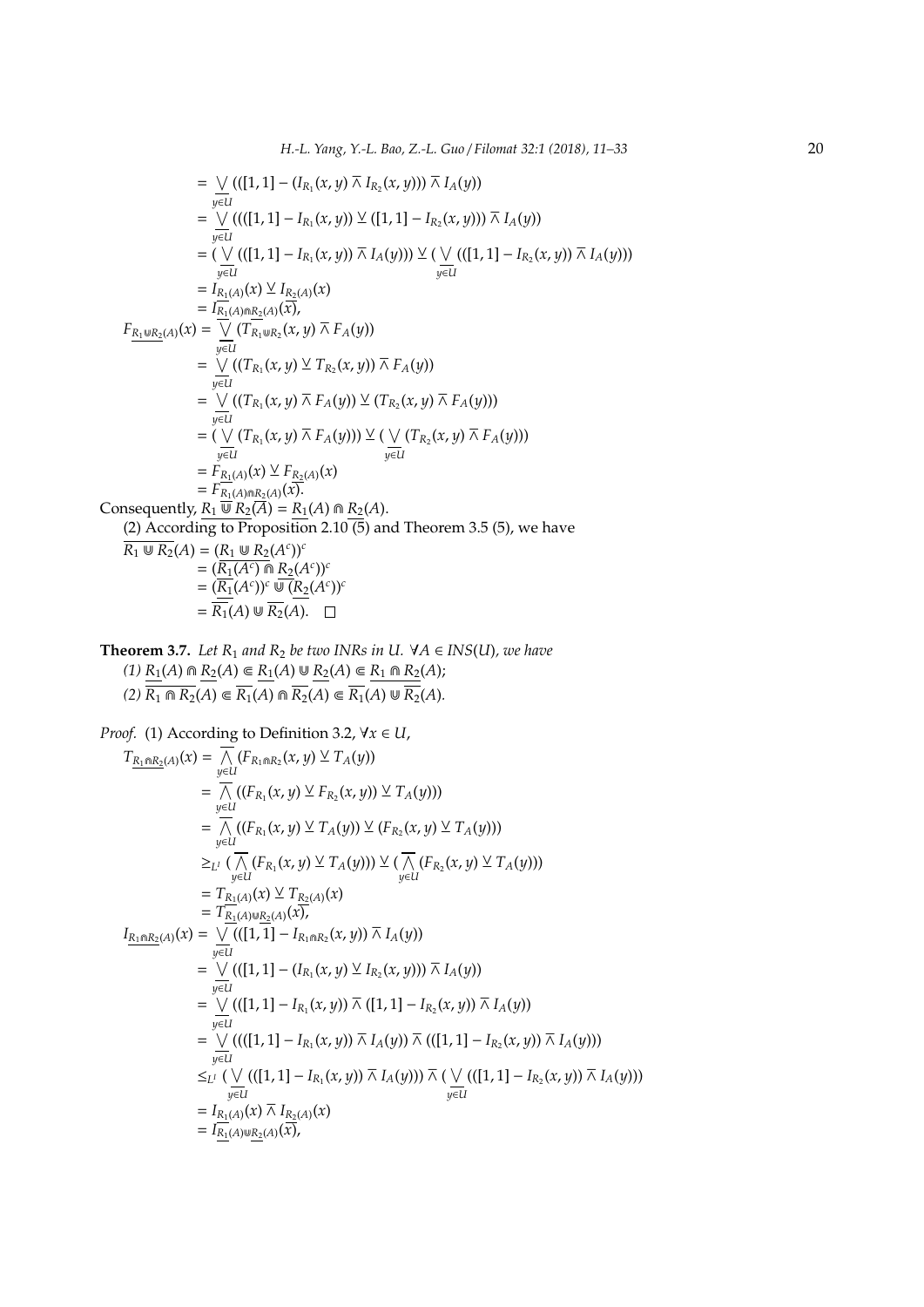$$
F_{\underline{R_1 \cap R_2}(A)}(x) = \bigvee_{y \in U} (T_{R_1 \cap R_2}(x, y) \overline{\wedge} F_A(y))
$$
  
\n
$$
= \bigvee_{y \in U} ((T_{R_1}(x, y) \overline{\wedge} T_{R_2}(x, y)) \overline{\wedge} F_A(y))
$$
  
\n
$$
= \bigvee_{y \in U} ((T_{R_1}(x, y) \overline{\wedge} F_A(y)) \overline{\wedge} (T_{R_2}(x, y) \overline{\wedge} F_A(y)))
$$
  
\n
$$
\leq_{L^1} (\bigvee_{y \in U} (T_{R_1}(x, y) \overline{\wedge} F_A(y))) \overline{\wedge} (\bigvee_{y \in U} (T_{R_2}(x, y) \overline{\wedge} F_A(y)))
$$
  
\n
$$
= F_{R_1(A) \cup R_2(A)}(x)
$$
  
\nIf is obvious that  $\overline{R_1(A)} = \overline{R_2(A)} = \overline{R_1(A)} = \overline{R_2(A)} = \overline{R_1(A)} = \overline{R_2(A)} = \overline{R_1(A)} = \overline{R_2(A)} = \overline{R_1(A)} = \overline{R_2(A)} = \overline{R_1(A)} = \overline{R_2(A)} = \overline{R_1(A)} = \overline{R_2(A)} = \overline{R_1(A)} = \overline{R_2(A)} = \overline{R_1(A)} = \overline{R_2(A)} = \overline{R_1(A)} = \overline{R_2(A)} = \overline{R_1(A)} = \overline{R_2(A)} = \overline{R_1(A)} = \overline{R_2(A)} = \overline{R_1(A)} = \overline{R_2(A)} = \overline{R_1(A)} = \overline{R_2(A)} = \overline{R_1(A)} = \overline{R_2(A)} = \overline{R_1(A)} = \overline{R_2(A)} = \overline{R_1(A)} = \overline{R_1(A)} = \overline{R_2(A)} = \overline{R_1(A)} = \overline{R_1(A)} = \overline{R_1(A)} = \overline{R_1(A)} = \overline{R_1(A)} = \overline{R_1(A)} = \overline{R_1(A)} = \overline{R_1(A)} = \overline{R$ 

 $\overline{(2)}$  According to (1) and Theorem 3.5 (5), we have

$$
\overline{R_1 \cap R_2}(A) = (R_1 \cap R_2(A^c))^c
$$
\n
$$
\in (\overline{R_1}(A^c) \cup R_2(A^c))^c
$$
\n
$$
= (\overline{R_1}(A^c))^c \cap (\overline{R_2}(A^c))^c
$$
\n
$$
= \overline{R_1}(A) \cap \overline{R_2}(A).
$$
\nConsequently,  $\overline{R_1} \cap R_2(A) \subseteq \overline{R_1}(A) \cap \overline{R_2}(A) \subseteq \overline{R_1}(A) \cup \overline{R_2}(A)$ .  $\square$ 

**Remark 3.8.** *Let*  $R_1$  *and*  $R_2$  *be two INRs in U.*  $\forall A \in INS(U)$ *. If*  $R_1 \in R_2$ *, then*  $R_2(A) \in R_1(A)$  and  $\overline{R_1}(A) \in \overline{R_2}(A)$ .

Next, we study the relationships between special INRs and generalized interval neutrosophic approximation operators.

**Theorem 3.9.** Let (U, R) be an interval neutrosophic approximation space.  $R$  and  $\overline{R}$  are the lower and upper *approximation operators defined in Definition 3.2, then we have the following results:*

(1) R is serial 
$$
\iff \overline{R}(\alpha, \beta, \gamma) = \alpha, \beta, \gamma, \forall \alpha, \beta, \gamma \in Int[0, 1],
$$
  
\n $\iff \overline{R}(0) = 0,$   
\n $\iff \overline{R}(\alpha, \beta, \gamma) = \alpha, \beta, \gamma, \forall \alpha, \beta, \gamma \in Int[0, 1],$   
\n $\iff \overline{R}(U) = U;$   
\n(2) R is reflexive  $\iff \underline{R}(A) \subseteq A, \forall A \in INS(U),$   
\n $\iff A \subseteq \overline{R}(A), \forall A \in INS(U);$   
\n(3) R is symmetric  $\iff \underline{R}(1_{U- \{x\}})(y) = \underline{R}(1_{U- \{y\}})(x), \forall x, y \in U,$   
\n $\iff \overline{R}(1_x)(y) = \overline{R}(1_y)(x), \forall x, y \in U;$   
\n(4) R is transitive  $\iff \underline{R}(A) \subseteq \underline{R}(\underline{R}(A)), \forall A \in INS(U),$   
\n $\iff \overline{R}(\overline{R}(A)) \subseteq \overline{R}(A), \forall A \in INS(U).$ 

*Proof.* According to Theorem 3.5 (5), we can see that *R* and  $\overline{R}$  are a pair of dual operators. Thus, we need only to consider the properties of the lower approximation operator.

(1) By Theorem 3.5 (7), it suffices to verify that

*R* is serial  $\iff$   $R(\widehat{\alpha, \beta, \gamma}) = \widehat{\alpha, \beta, \gamma}$ ,  $\forall \alpha, \beta, \gamma \in \text{Int}[0, 1].$ 

"  $\implies$  " If R is serial, then for any  $x \in U$ ,  $\underline{\bigvee_{y \in U}} T_R(x, y) = [1, 1]$  and  $\overline{\bigwedge}_{y \in U} I_R(x, y) = \overline{\bigwedge}_{y \in U} F_R(x, y) = [0, 0]$ . ∀α, β, γ ∈ Int[0, 1], ∀*x* ∈ *U*, by Definition 3.2,

$$
T_{\underline{R}(\widehat{\alpha,\beta,\gamma})}(x) = \frac{}{\underset{y \in U}{\bigwedge}} (F_R(x,y) \vee T_{\widehat{\alpha,\beta,\gamma}}(y))
$$
  
\n
$$
= \frac{}{\underset{y \in U}{\bigwedge}} (F_R(x,y) \vee x)
$$
  
\n
$$
= \frac{}{\underset{y \in U}{\bigwedge}} F_R(x,y) \vee x
$$
  
\n
$$
= [0,0] \vee x
$$
  
\n
$$
= \alpha,
$$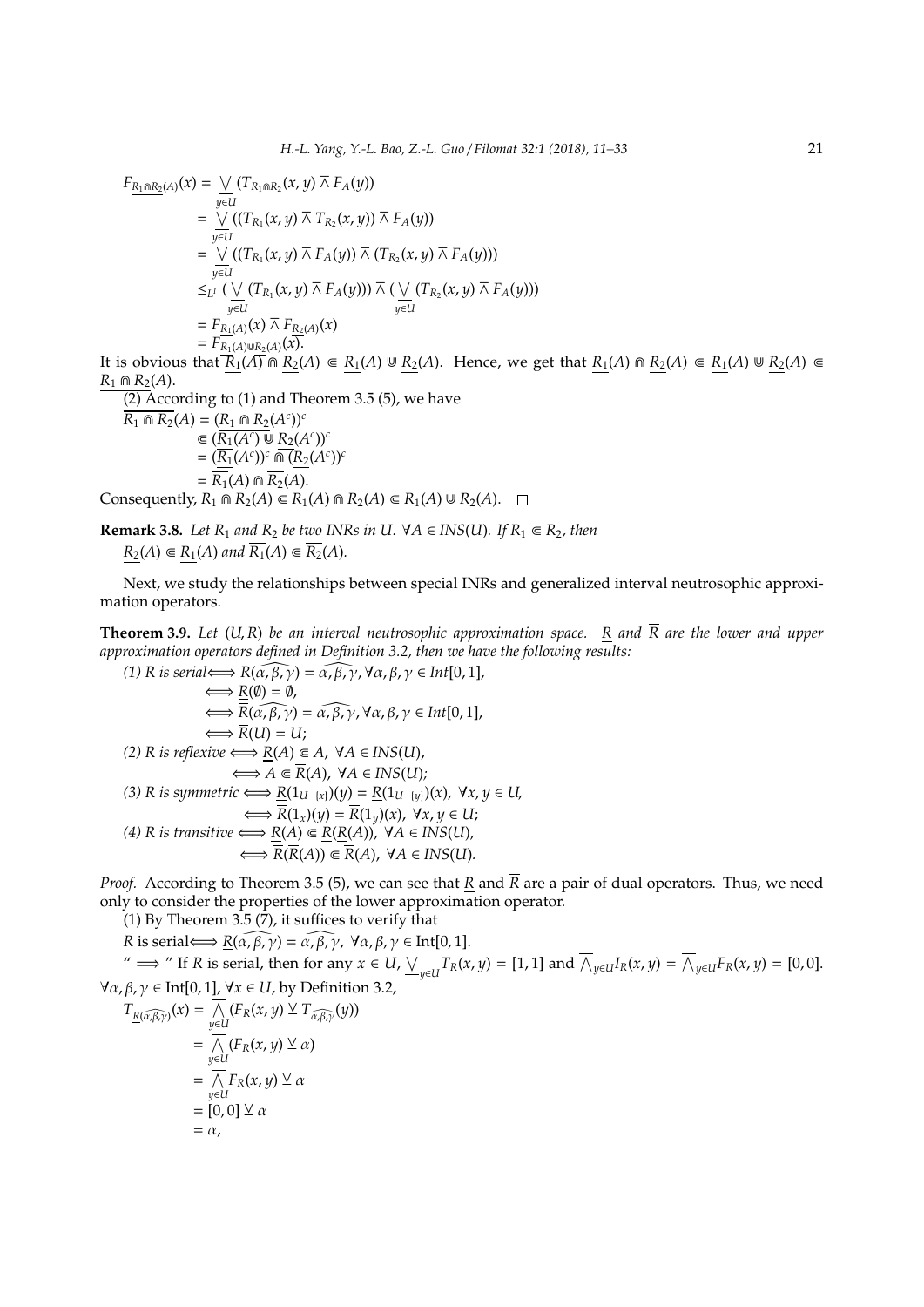*I*<sub>g</sub>(*π*,*π*<sub>2</sub>) = 
$$
\frac{1}{\gamma(11)} [F_1(x, y)] \times F_1 F_2(x, y)
$$
  
\n=  $\frac{1}{\gamma(11)} [F_1(x, y)] \times \beta$   
\n=  $\frac{1}{\gamma(11)} [F_2(x, y)] \times \beta$   
\n=  $\frac{1}{\gamma(11)} [F_1(x, y)] \times \beta$   
\n=  $[1, 1] \times \frac{1}{\gamma(11)} \times \frac{1}{\beta}$   
\n=  $[1, 1] \times \frac{1}{\gamma(11)} \times \frac{1}{\gamma(11)} \times \frac{1}{\gamma(11)} \times \frac{1}{\gamma(11)} \times \frac{1}{\gamma(11)} \times \frac{1}{\gamma(11)} \times \frac{1}{\gamma(11)} \times \frac{1}{\gamma(11)} \times \frac{1}{\gamma(11)} \times \frac{1}{\gamma(11)} \times \frac{1}{\gamma(11)} \times \frac{1}{\gamma(11)} \times \frac{1}{\gamma(11)} \times \frac{1}{\gamma(11)} \times \frac{1}{\gamma(11)} \times \frac{1}{\gamma(11)} \times \frac{1}{\gamma(11)} \times \frac{1}{\gamma(11)} \times \frac{1}{\gamma(11)} \times \frac{1}{\gamma(11)} \times \frac{1}{\gamma(11)} \times \frac{1}{\gamma(11)} \times \frac{1}{\gamma(11)} \times \frac{1}{\gamma(11)} \times \frac{1}{\gamma(11)} \times \frac{1}{\gamma(11)} \times \frac{1}{\gamma(11)} \times \frac{1}{\gamma(11)} \times \frac{1}{\gamma(11)} \times \frac{1}{\gamma(11)} \times \frac{1}{\gamma(11)} \times \frac{1}{\gamma(11)} \times \frac{1}{\gamma(11)} \times \frac{1}{\gamma(11)} \times \frac{1}{\gamma(11)} \times \frac{1}{\gamma(11)} \times \frac{1}{\gamma(11)} \times \frac{1}{\gamma(11)} \times \frac{1}{\gamma(11)} \times \frac{1}{\gamma(11)} \times \frac{1}{\gamma(11)} \times \frac{1}{\gamma(11)} \times \frac{$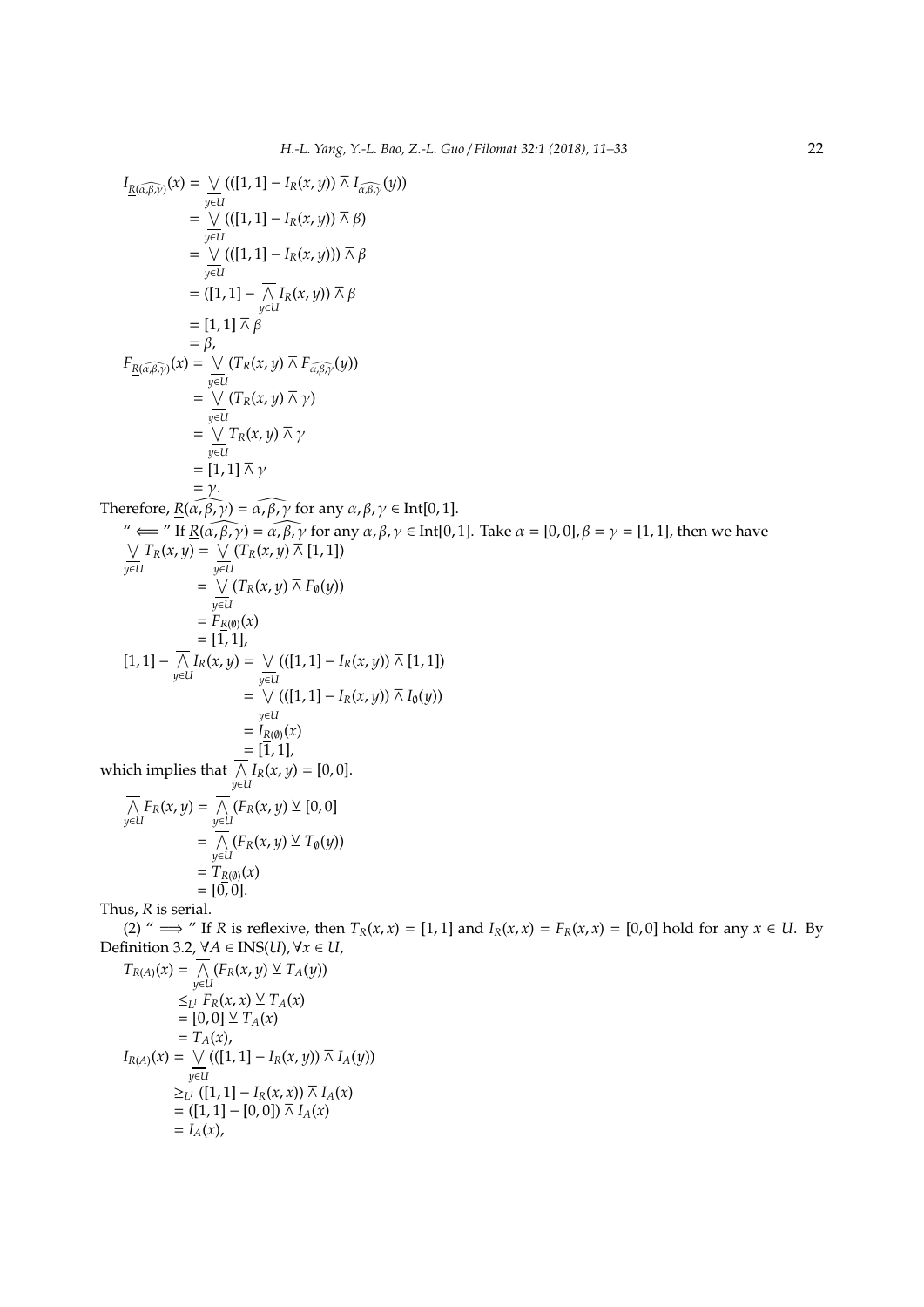$F_{\underline{R}(A)}(x) = \bigvee$ *y*∈*U*  $(T_R(x, y) \barwedge F_A(y))$  $\geq_L$ <sup>*I*</sup>  $T_R(x, x) \barwedge F_A(x)$  $=[1, 1] \overline{\wedge} F_A(x)$  $= F_A(x)$ . Therefore,  $\underline{R}(A) \in A$ . "  $\leftarrow$  " If *R*(*A*) ∈ *A* for any *A* ∈ INS(*U*), then ∀*x* ∈ *U*, by taking *A* = 1<sub>*U*−{*x*}</sub>, we have  $T_R(x, x) = (T_R(x, x) \overline{\wedge} [1, 1]) \vee [0, 0]$ =  $(T_R(x, x) \barwedge F_{1_{U-}(x)}(x))$  ⊻ ( ∨ *y*∈*U*−{*x*} (*T*<sub>*R*</sub>(*x*, *y*)  $\bar{\wedge}$  *F*<sub>1*U*−{*x*}</sub>(*y*)))  $=$   $\vee$ *y*∈*U*  $(T_R(x, y) \barwedge F_{1_{U- {x}}(y)})$  $= F_{R(1_{U-[x]})}(x)$  $≥_{L}$ *i*  $F_{1_{U-[x]}}(x)$  $=[1, 1]$  $[1, 1] - I_R(x, x) = (([1, 1] - I_R(x, x)) \bar{w}[1, 1]) \vee [0, 0]$  $= (([1, 1] - I_R(x, x)) \overline{\wedge} I_{U-[x]}(x)) \vee ($  ∨ *y*∈*U*−{*x*}  $(((1, 1] - I<sub>R</sub>(x, y)) \overlinewedge} I<sub>1<sub>U−(x)</sub></sub>(y)))$  $=$   $\vee$ *y*∈*U* (([1, 1] − *I*<sub>*R*</sub>(*x*, *y*))  $\bar{\wedge}$  *I*<sub>1*U*−{*x*}</sub>(*y*))  $= I_{R(1_{U-1}x)}(x)$  $≥_{L}$ <sup>*I*</sup>  $I$ <sub>*U*−{*x*}</sub> $(x)$  $= [1, 1],$ which implies that  $I_R(x, x) = [0, 0]$ ,  $F_R(x, x) = (F_R(x, x) \veeeq [0, 0]) \wedgeeq[1, 1]$  $=(F_R(x, x) \vee T_{1_{U- {x}}(x)}(x)) \wedge ($  ∧ *y*∈*U−*{*x*}</sub> (*F*<sub>*R*</sub>(*x*, *y*) ⊻ *T*<sub>1*U−*{*x*}</sub> (*y*)))  $=$   $\wedge$  $\overline{\bigwedge}_{y\in U}$  (*F*<sub>*R*</sub>(*x*, *y*)  $\vee$  *T*<sub>1*U*−{*x*}</sub>(*y*))  $=T_{\underline{R}(1_{U-[x]})}(x)$  $\leq$ <sup>*L*</sup> *I*<sup>*T*</sup><sub>1*U*−{*x*}</sub> $(x)$  $=[0, 0].$ Thus, *R* is reflexive. Consequently, *R* is reflexive  $\Longleftrightarrow$  *R*(*A*)  $\in$  *A*,  $\forall$ *A*  $\in$  INS(*U*). (3) According to Definition 3.2,  $\forall x, y \in U$ ,  $T_{\underline{R}(1_{U-[x]})}(y) = \bigwedge$  $\overline{\bigwedge}_{z\in U}$  (*F*<sub>*R*</sub>(*y*, *z*)  $\vee$  *T*<sub>1*U*−{*x*}</sub>(*z*))  $=(F_R(y, x) \vee T_{1_{U- {x}}(x)}(x)) \wedge ($  ∧  $\overline{\bigwedge}_{z\in U-\{x\}}(F_R(y,z)\veebar T_{1_{U- \{x\}}}(z)))$  $=(F_R(y, x) \veeeq [0, 0]) \bar{w} [1, 1]$  $= F_R(y, x)$ ,  $T_{\underline{R}(1_{U-[y]})}(x) = \bigwedge$  $\overline{\bigwedge}_{z\in U}$  (*F*<sub>*R*</sub>(*x*, *z*)  $\vee$  *T*<sub>1*U*−{*y*}</sub>(*z*))  $=(F_R(x, y) \vee T_{1_{U-{y\}}}(y)) \wedge ($  ∧  $\overline{\bigwedge}_{z \in U - \{y\}} (F_R(x,z) \vee T_1$ <sub>*U−*{*y*}</sub>(*z*)))  $=(F_R(x, y) \veeeq [0, 0]) \times [1, 1]$  $= F_R(x, y)$ , *I*<sup>R</sup>(1<sub>*U*−{*x*}</sub>)(*y*) = ∨ *z*∈*U*  $(([1, 1] - I_R(y, z)) \overline{\wedge} I_{1_{U-[x]}}(z))$  $=$  (([1, 1] − *I<sub>R</sub>*(*y, x*))  $\bar{\wedge}$  *I*<sub>1*U*−{*x*}</sub>(*x*)) ⊻ ( ∨ *z*∈*U*−{*x*}  $(([1, 1] - I_R(y, z)) \overline{\wedge} I_{1_{U-[x]}}(z)))$  $= (((1, 1) - I_R(y, x)) \overline{\wedge} [1, 1]) \vee [0, 0]$  $=[1, 1] - I_R(y, x),$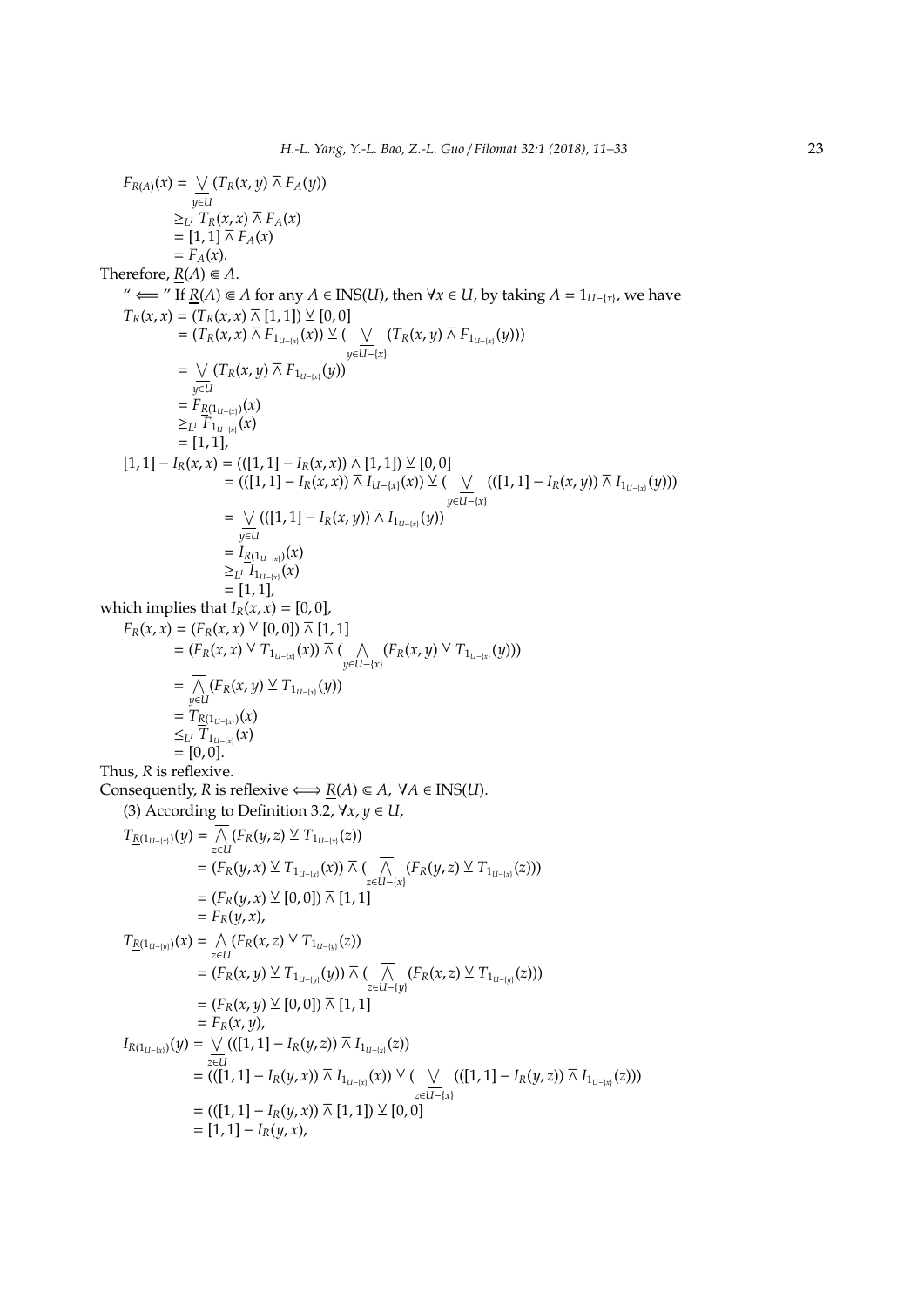$$
I_{\underline{R}(1_{U-[y]})}(x) = \bigvee_{z \in U} (([1, 1] - I_R(x, z)) \bar{\wedge} I_{1_{U-[y]}}(z))
$$
  
\n
$$
= (([1, 1] - I_R(x, y)) \bar{\wedge} I_{1_{U-[y]}}(y)) \vee (\bigvee_{z \in U-[y]} (([1, 1] - I_R(x, z)) \bar{\wedge} I_{1_{U-[y]}}(z)))
$$
  
\n
$$
= (([1, 1] - I_R(x, y)) \bar{\wedge} [1, 1]) \vee [0, 0]
$$
  
\n
$$
= [1, 1] - I_R(x, y),
$$
  
\n
$$
F_{\underline{R}(1_{U-[x]})}(y) = \bigvee_{z \in U} (T_R(y, z) \bar{\wedge} F_{1_{U-[x]}}(z))
$$
  
\n
$$
= (T_R(y, x) \bar{\wedge} F_{1_{U-[x]}}(x)) \vee ( \bigvee_{z \in U-[x]} (T_R(y, z) \bar{\wedge} F_{1_{U-[x]}}(z)))
$$
  
\n
$$
= T_R(y, x),
$$
  
\n
$$
F_{\underline{R}(1_{U-[y]})}(x) = \bigvee_{z \in U} (T_R(x, z) \bar{\wedge} F_{1_{U-[y]}}(z))
$$
  
\n
$$
= (T_R(x, y) \bar{\wedge} F_{1_{U-[y]}}(y)) \bar{\wedge} (\bigvee_{z \in U-[y]} (T_R(x, z) \vee F_{1_{U-[y]}}(z)))
$$
  
\n
$$
= (T_R(x, y) \bar{\wedge} [1, 1]) \vee [0, 0]
$$
  
\n
$$
= T_R(x, y),
$$

Since R is symmetric iff  $\forall x, y \in U$ ,  $T_R(x, y) = T_R(y, x)$ ,  $I_R(x, y) = I_R(y, x)$  and  $F_R(x, y) = F_R(y, x)$ , R is symmetric iff  $\forall x, y \in U$ ,  $T_{\underline{R}(1_{U-[x]})}(y) = T_{\underline{R}(1_{U-[y]})}(x)$ ,  $I_{\underline{R}(1_{U-[x]})}(y) = I_{\underline{R}(1_{U-[y]})}(x)$ , and  $F_{\underline{R}(1_{U-[x]})}(y) = F_{\underline{R}(1_{U-[y]})}(x)$ , which means that *R* is symmetric iff  $\forall x, y \in U$ ,  $\underline{R}(\overline{1}_{U-[x]})(y) = \underline{R}(1_{U-[y]})(x)$ .

(4) " 
$$
\implies
$$
 " If *R* is transitive, then  $\underbrace{\bigvee_{y \in U} (T_R(x, y) \land T_R(y, z))} \leq_{L^1} T_R(x, z), I_R(x, z) \leq_{L^1} \overline{\bigwedge}_{y \in U} (I_R(x, y) \vee I_R(y, z))$   
and  $F_R(x, z) \leq_{L^1} \overline{\bigwedge}_{y \in U} (F_R(x, y) \vee F_R(y, z))$  for all  $x, y, z \in U$ . According to Definition 3.2,  $\forall x \in U$ , we have

$$
T_{\underline{R}(\underline{R}(A))}(x) = \frac{1}{\sqrt{N}}(F_R(x, y) \vee T_{\underline{R}(A)}(y))
$$
  
\n
$$
= \frac{1}{\sqrt{N}}(F_R(x, y) \vee (\frac{1}{\sqrt{N}}(F_R(y, z) \vee T_A(z))))
$$
  
\n
$$
= \frac{1}{\sqrt{N}}(\frac{1}{\sqrt{N}}(F_R(x, y) \vee F_R(y, z) \vee T_A(z)))
$$
  
\n
$$
= \frac{1}{\sqrt{N}}(\frac{1}{\sqrt{N}}(F_R(x, y) \vee F_R(y, z) \vee T_A(z)))
$$
  
\n
$$
\geq_{\underline{L}U} \frac{1}{\sqrt{N}}(F_R(x, z) \vee T_A(z))
$$
  
\n
$$
= T_{\underline{R}(A)}(x),
$$
  
\n
$$
I_{\underline{R}(\underline{R}(A))}(x) = \frac{1}{\sqrt{N}}((1, 1) - I_R(x, y)) \wedge I_{\underline{R}(A)}(y))
$$
  
\n
$$
= \frac{1}{\sqrt{N}}((1, 1) - I_R(x, y)) \wedge (\frac{1}{N}((1, 1) - I_R(y, z)) \wedge I_A(z)))
$$
  
\n
$$
= \frac{1}{\sqrt{N}}((1, 1) - I_R(x, y)) \wedge (1, 1) - I_R(y, z)) \wedge I_A(z))
$$
  
\n
$$
= \frac{1}{\sqrt{N}}((1, 1) - \frac{1}{N}(I_R(x, y)) \vee I_R(y, z)) \wedge I_A(z))
$$
  
\n
$$
= \frac{1}{\sqrt{N}}((1, 1) - I_R(x, z)) \wedge I_A(z))
$$
  
\n
$$
\leq_{\underline{L}U} \frac{1}{\sqrt{N}}((1, 1) - I_R(x, z)) \wedge I_A(z))
$$
  
\n
$$
= I_{\underline{R}(A)}(x),
$$
  
\n
$$
F_{\underline{R}(\underline{R}(A))}(x) = \frac{1}{\sqrt{N}}(I_R(x, y) \wedge F_{\underline{R}(A)}(y))
$$
  
\n
$$
= \frac{1}{\sqrt{N}}(I_R(x, y) \wedge (I
$$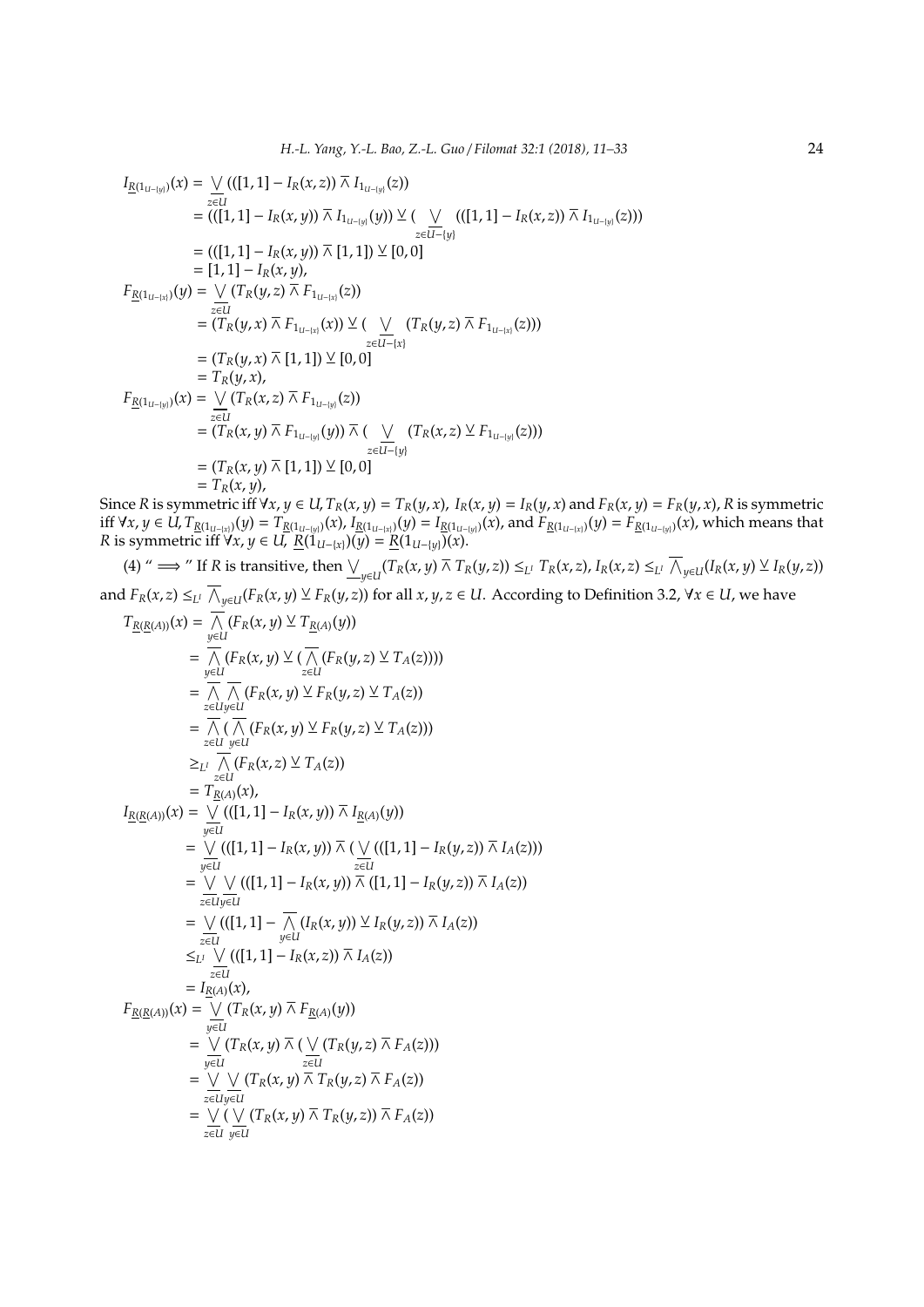$$
\leq_{L^{1}} \bigvee_{z \in L} (T_{R}(x,z) \overline{\wedge} F_{A}(z))
$$
\n=  $F_{R(A)}(x).$   
\nTherefore,  $\underline{R}(A) \in \underline{R}(R(A)).$   
\n $\text{wherefore, } \underline{R}(A) \in \underline{R}(R(A)).$   
\n $\text{Therefore, } \underline{R}(A) \in \underline{R}(R(A)).$   
\n $\text{Therefore, } \underline{R}(A) \in \underline{R}(R(A))$   
\n $\text{or } \underline{R}(x,z) = F_{R(1u-|z)}(x)$   
\n $\geq_{L^{1}} F_{R(R(1u-|z)}(x)$   
\n $= \bigvee_{y \in L} (T_{R}(x,y) \overline{\wedge} T_{R}(y,z)),$   
\n $= \bigvee_{y \in L} (T_{R}(x,y) \overline{\wedge} T_{R}(y,z)),$   
\n $= \bigvee_{y \in L} ((1,1) - I_{R}(x,y)) \overline{\wedge} I_{\underline{R}(1u-|z)}(y))$   
\n $= \bigvee_{y \in L} ((1,1) - I_{R}(x,y)) \overline{\wedge} I_{\underline{R}(1u-|z)}(y))$   
\n $= \bigvee_{y \in L} ((1,1) - I_{R}(x,y)) \overline{\wedge} (1,1) - I_{R}(y,z))$   
\n $= [1,1] - \overline{\wedge} (I_{R}(x,y) \vee I_{R}(y,z)),$   
\nhence,  $I_{R}(x,z) \leq_{L^{1}} \overline{\wedge} (I_{R}(x,y) \vee I_{R}(y,z)),$   
\n $F_{R}(x,z) = T_{R(1u-|z)}(x)$   
\n $\leq_{L^{1}} \overline{T}_{R(R(1u-|z)}(x)$   
\n $\leq_{L^{1}} \overline{T}_{R(R(1u-|z)}(x)$   
\n $= \bigwedge_{y \in L} (I_{R}(x,y) \vee T_{R}(y,z)).$   
\nTherefore,  $R$  is transitive.  $\square$   
\n**Therefore,  $R$  is transitive.  $\square$   
\n**4. Axiomatic****

In this section, we will study the axiomatic characterizations of generalized interval neutrosophic lower and upper approximation operators by restricting a pair of abstract theoretical interval neutrosophic set operators.

**Theorem 4.1.** *Let L: INS*(*U*) −→ *INS*(*U*) *be an interval neutrosophic set operator. Then, there exists an INR R in U* such that  $L(A) = R(A)$  for all  $A ∈ INS(U)$  iff  $L$  satisfies the following axioms (INSL1) and (INSL2) :  $VA, B ∈$ *INS*(*U*),  $\alpha, \beta, \gamma \in Int[0, 1]$ ,

 $(INSL1) L(A \cup \widehat{\alpha, \beta, \gamma}) = L(A) \cup \widehat{\alpha, \beta, \gamma};$  $(INSL2) L(A \cap B) = L(A) \cap L(B).$ 

*Proof.* " ⇒ " It is straightforward from Theorem 3.5.

 $\phi$   $\leftrightarrow$  " Suppose *L* satisfies axioms (INSL1) and (INSL2). By using *L*, we define an INR  $R = \{(x, y), T_R(x, y),$  $I_R(x, y)$ ,  $F_R(x, y)$ } as follows:

*∀x*, *y* ∈ *U*,  $T_R(x, y) = F_{L(1_{U-{y}})}(x)$ ,  $I_R(x, y) = [1, 1] - I_{L(1_{U-{y}})}(x)$ ,  $F_R(x, y) = T_{L(1_{U-[y]})}(x).$ 

Moreover, we can obtain that for all  $A \in INS(U)$ ,

 $A = \bigcap_{y \in U} (1_{U-{\{y\}}} \cup \widehat{A(y)})$ , where  $A(x) = \langle T_A(x), I_A(x), F_A(x) \rangle$ .

In fact, for all  $x \in U$ , we have

$$
T_{\underset{y\in U}{\bigcap}}(1_{U-[y]}\cup \widehat{A(y)})}(x) = \underset{y\in U}{\bigwedge} T_{(1_{U-[y]}\cup \widehat{A(y)})}(x)
$$
  
= 
$$
\underset{y\in U}{\bigwedge} (T_{1_{U-[y]}}(x) \vee T_{\widehat{A(y)}}(x))
$$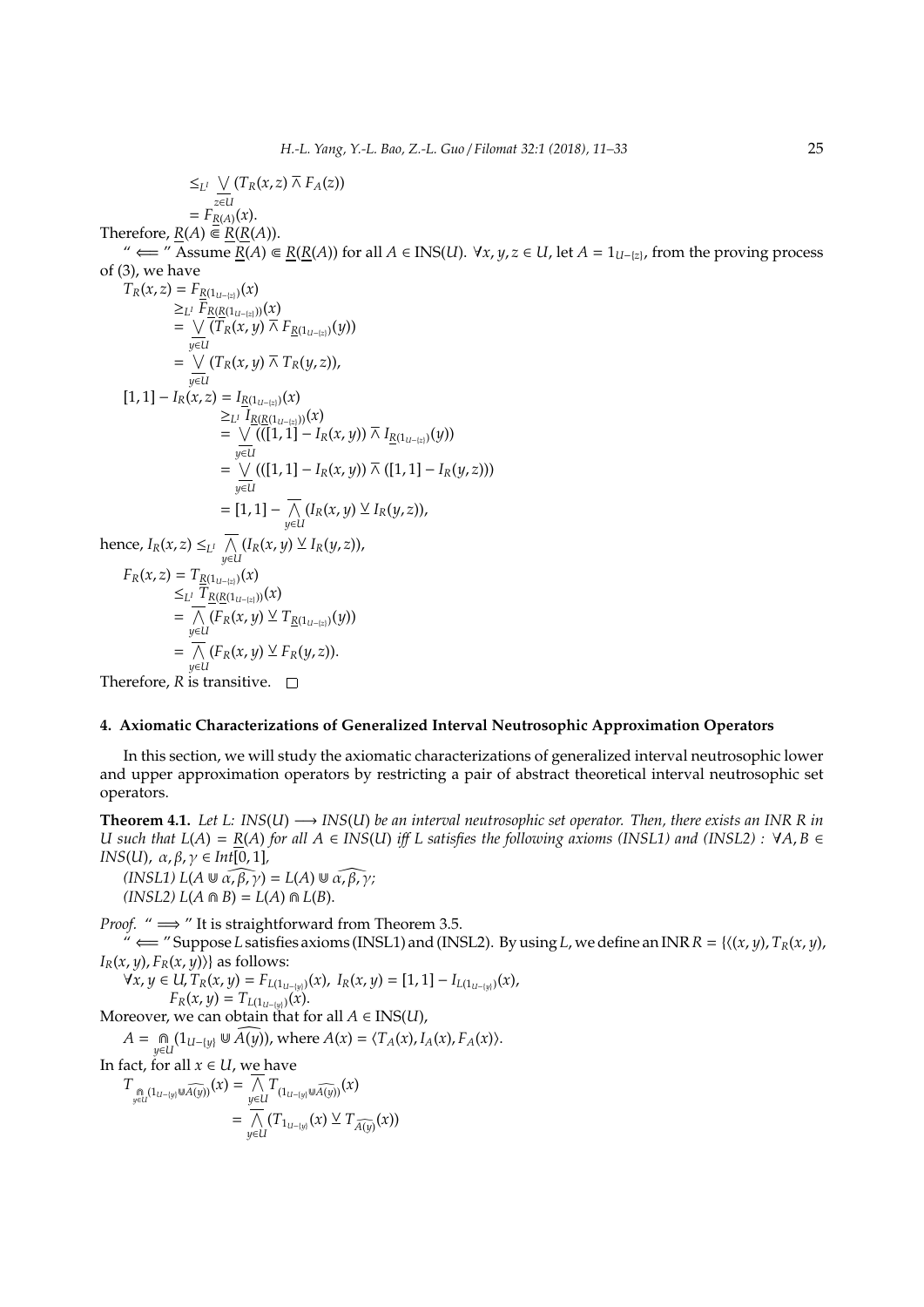*H.-L. Yang, Y.-L. Bao, Z.-L. Guo* / *Filomat 32:1 (2018), 11–33* 26

$$
= T_{1_{U-1(x)}}(x) \vee T_{\widehat{A(x)}}(x) \overline{\wedge} \overline{\wedge} (T_{1_{U-1(y)}}(x) \vee T_{\widehat{A(y)}}(x))
$$
  
\n
$$
= T_A(x) \overline{\wedge} [1,1]
$$
  
\n
$$
= T_A(x),
$$
  
\n
$$
I_{\underset{y \in U}{\text{min}}(1_{U-1|y|} \cup \widehat{A(y)})}(x) = \underset{y \in U}{\vee} I_{(1_{U-1|y|} \cup \widehat{A(y)})}(x)
$$
  
\n
$$
= \underset{y \in U}{\vee} (I_{1_{U-1|y}}(x) \overline{\wedge} I_{\widehat{A(y)}}(x))
$$
  
\n
$$
= I_{1_{U-1(x)}}(x) \overline{\wedge} I_{\widehat{A(x)}}(x) \vee \underset{y \in U-1(x)}{\vee} (I_{1_{U-1|y}}(x) \overline{\wedge} I_{\widehat{A(y)}}(x))
$$
  
\n
$$
= I_A(x) \vee [0,0]
$$
  
\n
$$
= I_A(x),
$$

and

$$
F_{\underset{y \in U}{\underset{y \in U}{\underset{y \in U}{\underset{y \in U}{\underset{y \in U}{\underset{y \in U}}}}}}(x) = \underset{y \in U}{\underset{y \in U}{\underset{y \in U}{\cup}} F_{(1_{U - \{y\}} \cup \widehat{A(y)})}}(x)
$$
\n
$$
= \underset{y \in U}{\underset{y \in U}{\cup}} (F_{1_{U - \{y\}}}(x) \overline{\wedge} F_{\widehat{A(y)}}(x))
$$
\n
$$
= F_{1_{U - \{x\}}}(x) \overline{\wedge} F_{\widehat{A(x)}}(x) \underline{\vee} \underset{y \in U - \{x\}}{\underset{y \in U - \{x\}}{\cup}} (F_{1_{U - \{y\}}}(x) \overline{\wedge} F_{\widehat{A(y)}}(x))
$$
\n
$$
= F_A(x) \underline{\vee} [0, 0]
$$
\nSo,  $A = \underset{y \in U}{\underset{y \in U}{\underset{y \in U}{\bigcap}} (1_{U - \{y\}} \cup \widehat{A(y)}).$ 

By Definition 3.2, (INSL1) and (INSL2), we have

$$
T_{\underline{R}(A)}(x) = \frac{1}{\sqrt{N}} (F_R(x, y) \vee T_A(y))
$$
  
\n
$$
= \frac{1}{\sqrt{N}} (T_{L(1_{U-1|y})}(x) \vee T_A(y))
$$
  
\n
$$
= \frac{1}{\sqrt{N}} (T_{L(1_{U-1|y})}(x) \vee T_{\widehat{A(y)}}(x))
$$
  
\n
$$
= \frac{1}{\sqrt{N}} (T_{L(1_{U-1|y}) \cup \widehat{A(y)}}(x))
$$
  
\n
$$
= \frac{1}{\sqrt{N}} (T_{L(1_{U-1|y)} \cup \widehat{A(y)}}(x))
$$
  
\n
$$
= T_{\substack{y \in U \\ y \in U}} (T_{L(1_{U-1|y)} \cup \widehat{A(y)}})(x)
$$
  
\n
$$
= T_{L(\widehat{A})} (1_{U-1|y)} (1_{V-1|y}) (1_{V-1|y}) (1_{V-1|y}) (1_{V-1|y}) (1_{V-1|y}) (1_{V-1|y}) (1_{V-1|y}) (1_{V-1|y}) (1_{V-1|y}) (1_{V-1|y}) (1_{V-1|y}) (1_{V-1|y}) (1_{V-1|y}) (1_{V-1|y}) (1_{V-1|y}) (1_{V-1|y}) (1_{V-1|y}) (1_{V-1|y}) (1_{V-1|y}) (1_{V-1|y}) (1_{V-1|y}) (1_{V-1|y}) (1_{V-1|y}) (1_{V-1|y}) (1_{V-1|y}) (1_{V-1|y}) (1_{V-1|y}) (1_{V-1|y}) (1_{V-1|y}) (1_{V-1|y}) (1_{V-1|y}) (1_{V-1|y}) (1_{V-1|y}) (1_{V-1|y}) (1_{V-1|y}) (1_{V-1|y}) (1_{V-1|y}) (1_{V-1|y}) (1_{V-1|y}) (1_{V-1|y}) (1_{V-1|y}) (1_{V-1|y}) (1_{V-1|y}) (1_{V-1|y}) (1_{V-1|y}) (1_{V-1|y}) (1_{V-1|y}) (1_{V-1|y}) (1_{V-1|y})
$$

*y*∈*U*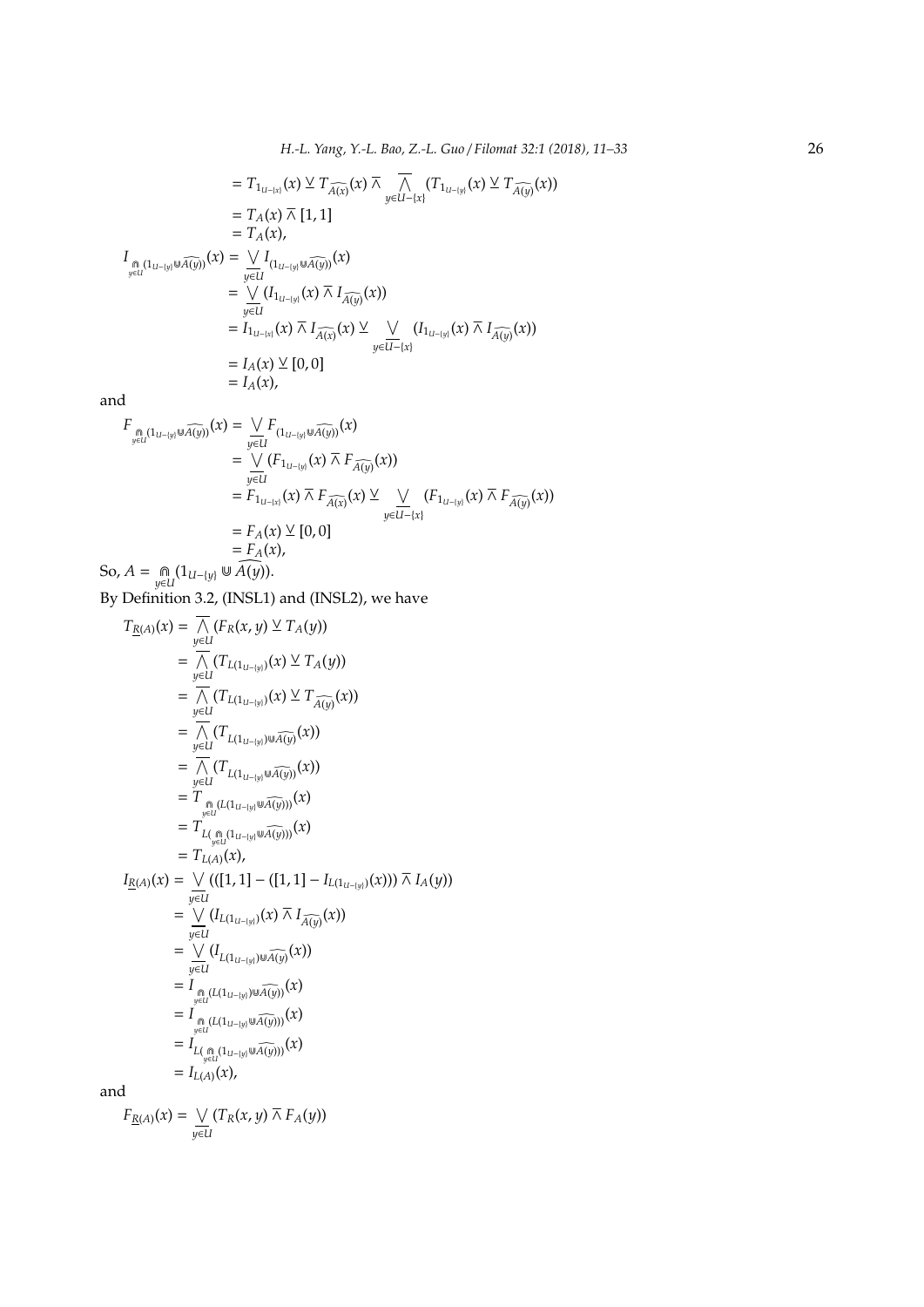$$
= \bigvee_{y \in U} (F_{L(1_{U- \{y\}})}(x) \overline{\wedge} F_{\widehat{A(y)}}(x))
$$
  
\n
$$
= \bigvee_{y \in U} (F_{L(1_{U- \{y\}}) \cup \widehat{A(y)}}(x))
$$
  
\n
$$
= F_{\underset{y \in U}{\bigcap (L(1_{U- \{y\}}) \cup \widehat{A(y)})}}(x)
$$
  
\n
$$
= F_{\underset{y \in U}{\bigcap (L(1_{U- \{y\}} \cup \widehat{A(y)}))}}(x)
$$
  
\n
$$
= F_{L(\underset{y \in U}{\bigcap (1_{U- \{y\}} \cup \widehat{A(y)}))}}(x)
$$
  
\n
$$
= F_{L(A)}(x)
$$

Thus, there exists an INR *R* such that  $L(A) = R(A)$ .  $\square$ 

**Theorem 4.2.** *Let H: INS*(*U*) −→*INS*(*U*) *be an interval neutrosophic set operator. Then, there exists an INR R in U* such that  $H(A) = \overline{R}(A)$  for all  $A \in INS(U)$  *iff*  $H$  satisfies the following axioms (INSH1) and (INSH2): ∀A, B ∈ *INS*(*U*), α, β, γ ∈ *Int*[0, 1],

 $(INSH1) H(A \cap \widehat{\alpha, \beta, \gamma}) = H(A) \cap \widehat{\alpha, \beta, \gamma};$  $(INSH2) H(A \cup B) = H(A) \cup H(B).$ 

*Proof.* " ⇒ " It is straightforward from Theorem 3.5.

 $\check{H}$   $\iff$  " Suppose  $\check{H}$  satisfies axioms (INSH1) and (INSH2). By using *H*, we define an INR *R* =  $\{\langle(x, y), T_R(x, y), I_R(x, y), F_R(x, y)\rangle\}$  as follows:

$$
T_R(x, y) = T_{H(1_y)}(x), I_R(x, y) = I_{H(1_y)}(x), F_R(x, y) = F_{H(1_y)}(x).
$$
  
Moreover, we can obtain that for all  $A \in INS(U)$ ,

$$
A = \bigcup_{y \in U} (1_y \cap \widetilde{A(y)}).
$$

In fact, for all  $x \in U$ , we have

$$
T_{\underset{y \in U}{\bigcup (1_{y} \cap A(y))}}(x) = \underset{y \in U}{\vee} T_{1_{y} \cap A(y)}(x)
$$
  
\n
$$
= \underset{y \in U}{\vee} (T_{1_{y}}(x) \overline{\wedge} T_{\widehat{A(y)}}(x))
$$
  
\n
$$
= T_{1_{x}}(x) \overline{\wedge} T_{\widehat{A(x)}}(x) \veeeq \underset{y \in U}{\vee} (T_{1_{y}}(x) \overline{\wedge} T_{\widehat{A(y)}}(x))
$$
  
\n
$$
= T_{A}(x) \veeeq [0, 0]
$$
  
\n
$$
I_{\underset{y \in U}{\bigcup (1_{y} \cap \widehat{A(y)})}}(x) = \underset{y \in U}{\overbrace{\bigwedge (1_{1_{y} \cap \widehat{A(y)}}(x))}} (I_{1_{y}}(x))
$$
  
\n
$$
= \underset{y \in U}{\overbrace{\bigwedge (1_{1_{y}}(x) \vee I_{\widehat{A(y)}}(x))}} (I_{1_{y}}(x))
$$
  
\n
$$
= I_{1_{x}}(x) \veeeq I_{\widehat{A(x)}}(x) \overline{\wedge} \underset{y \in U-[x]}{\overbrace{\bigwedge (1_{1_{y}}(x) \vee I_{\widehat{A(y)}}(x))}} (I_{1_{y}}(x) \vee I_{\widehat{A(y)}}(x))
$$
  
\n
$$
= I_{A}(x) \overline{\wedge} [1, 1]
$$
  
\n
$$
= I_{A}(x),
$$

and

$$
F_{\underset{y \in U}{\text{up}}}(\mathbf{1}_{y \cap \widehat{A(y)}}(x)) = \overline{\bigwedge_{y \in U}}(F_{\mathbf{1}_{y \cap \widehat{A(y)}}}(x))
$$
  
\n
$$
= \overline{\bigwedge_{y \in U}}(F_{\mathbf{1}_{y}}(x) \vee F_{\widehat{A(y)}}(x))
$$
  
\n
$$
= F_{\mathbf{1}_{x}}(x) \vee F_{\widehat{A(x)}}(x) \overline{\bigwedge_{y \in U^{-}(x)}}(F_{\mathbf{1}_{y}}(x) \vee F_{\widehat{A(y)}}(x))
$$
  
\n
$$
= F_{A}(x) \overline{\bigwedge} [1,1]
$$
  
\nSo,  $A = \bigcup_{y \in U} (\mathbf{1}_{y} \cap \widehat{A(y)}).$ 

By Definition 3.2, (INSH1) and (INSH2), we have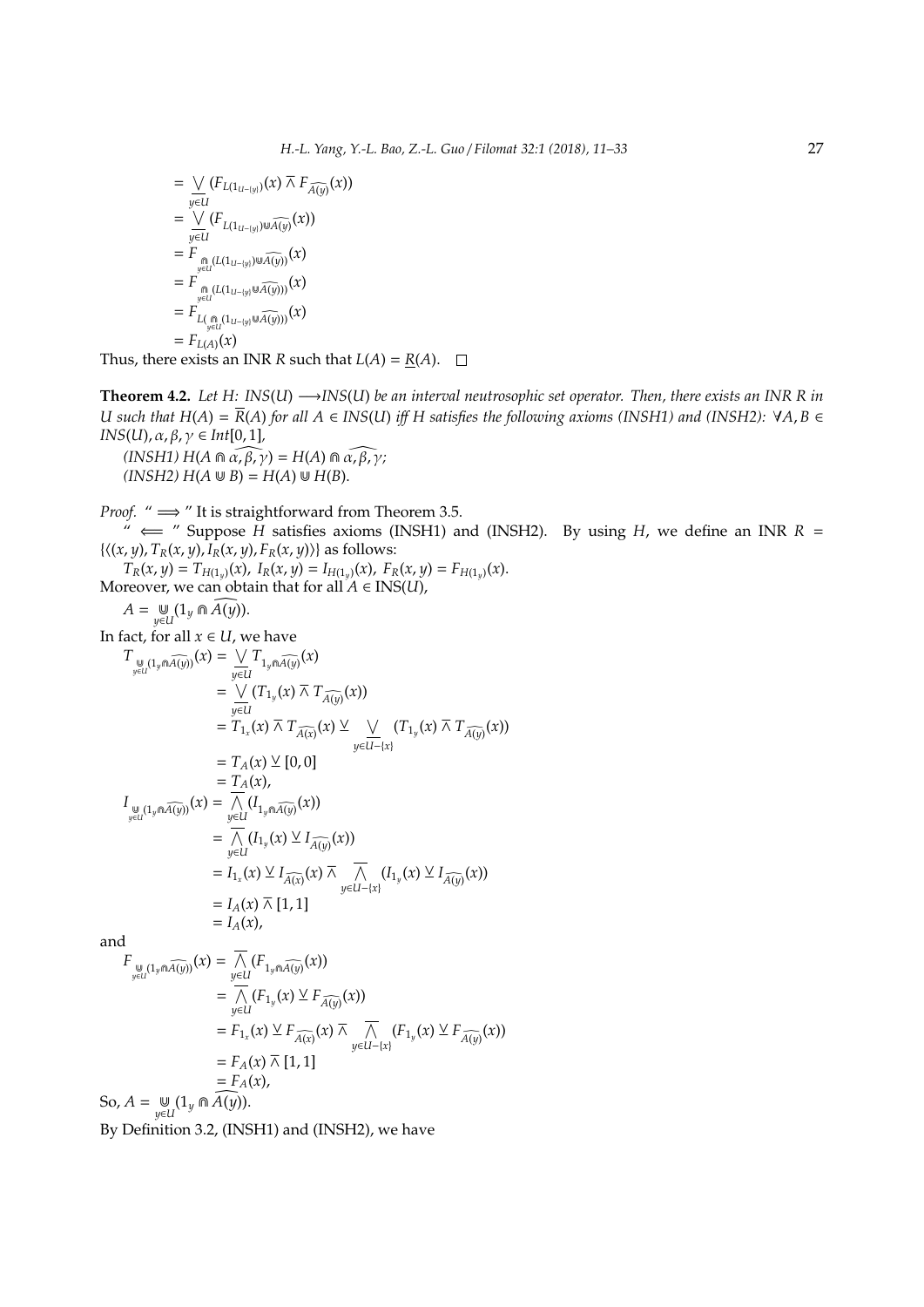$$
T_{\overline{R}(A)}(x) = \bigvee_{y \in U} (T_R(x, y) \overline{\wedge} T_A(y))
$$
  
\n
$$
= \bigvee_{y \in U} (T_{H(1_y)}(x) \overline{\wedge} T_A(y))
$$
  
\n
$$
= \bigvee_{y \in U} (T_{H(1_y)}(x) \overline{\wedge} T_{\widehat{A}(y)}(x))
$$
  
\n
$$
= \bigvee_{y \in U} (T_{H(1_y) \cap \widehat{A}(y)}(x))
$$
  
\n
$$
= \bigvee_{y \in U} (T_{H(1_y \cap \widehat{A}(y))}(x))
$$
  
\n
$$
= T_{\overline{H(\bigcup_{y \in U} (1_y \cap \widehat{A}(y))})}(x)
$$
  
\n
$$
= T_{H(A)}(x),
$$
  
\n
$$
I_{\overline{R}(A)}(x) = \overline{\bigwedge_{y \in U} (I_R(x, y) \vee I_A(y))}
$$
  
\n
$$
= \overline{\bigwedge_{y \in U} (I_{H(1_y)}(x) \vee I_A(y))}
$$
  
\n
$$
= \overline{\bigwedge_{y \in U} (I_{H(1_y)}(x) \vee I_{\widehat{A}(y)}(x))}
$$
  
\n
$$
= \overline{\bigwedge_{y \in U} (I_{H(1_y)}(x))} (x))
$$
  
\n
$$
= \overline{\bigwedge_{y \in U} (I_{H(1_y) \cap \widehat{A}(y))} (x))}
$$
  
\n
$$
= I_{\overline{H(\bigcup_{y \in U} (1_y \cap \widehat{A}(y))})} (x)
$$
  
\n
$$
= I_{H(A)}(x),
$$
  
\nand  
\n
$$
F_{\overline{R}(A)}(x) = \overline{\bigwedge_{y \in U} (F_R(x, y) \vee F_A(y))}
$$
  
\n
$$
= \overline{I_{H(H_1)}(I_{H_1}(x) \vee I_{\overline{A}(y))} (x)
$$
  
\n
$$
= \overline{I_{H(H_1)}(I_{H_1}(x) \vee I_{\overline{A}(y))} (x)
$$

$$
= \overline{\bigwedge_{y\in U}} (F_{H(1_y)}(x) \vee F_A(y))
$$
  
\n
$$
= \overline{\bigwedge_{y\in U}} (F_{H(1_y)}(x) \vee F_{\widehat{A(y)}})
$$
  
\n
$$
= \overline{\bigwedge_{y\in U}} (F_{H(1_y)\cap \widehat{A(y)}}(x))
$$
  
\n
$$
= \overline{\bigwedge_{y\in U}} (F_{H(1_y\cap \widehat{A(y)})}(x))
$$
  
\n
$$
= F_{\bigcup_{y\in U} (H(1_y\cap \widehat{A(y)}))}(x)
$$
  
\n
$$
= F_{H(A)}(x).
$$

Therefore, there exists an INR *R* such that  $H(A) = \overline{R}(A)$ .  $\square$ 

**Remark 4.3.** *If L*, *H* : *INS*(*U*) −→ *INS*(*U*) *satisfy (INSL1), (INSL2) and (INSU1), (INSU2), respectively. Then,*  $L(A) = (H(A^c))^c$  and  $H(A) = (L(A^c))^c$ . In this case, L and H are called a pair of dual operators. Furthermore, if L and *H are dual operators, then (INSL1), (INSL2) are equivalent to (INSU1), (INSU2).*

*Proof.* It follows immediately from Theorem 3.5.  $\Box$ 

Next, we investigate axiomatic characterizations of other special generalized interval neutrosophic approximation operators.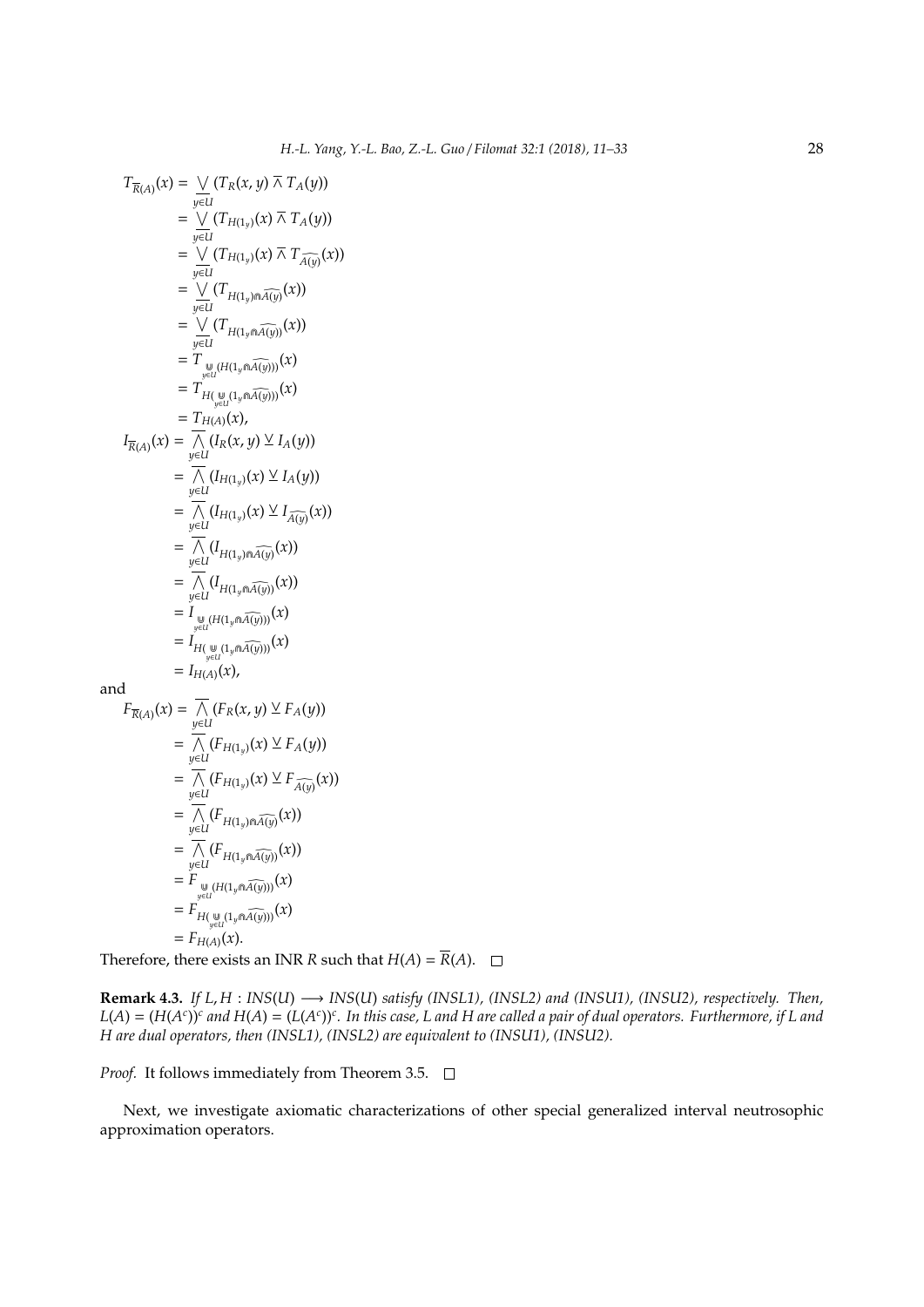**Theorem 4.4.** *Let L*, *H* : *INS*(*U*) −→ *INS*(*U*) *be a pair of dual operators, then there exists a serial INR R in U such that*  $L(A) = R(A)$ ,  $H(A) = R(A)$  *for all*  $A \in INS(U)$  *iff*  $L$  *satisfies axioms (INSL1), (INSL2) and one of the following equivalent axioms about L, or equivalently H satisfies (INSU1), (INSU2) and one of the following equivalent axioms about H:*

*<i>; (INSU3) H*(*U*) = *U;*  $(INSL4) L(\alpha, \beta, \gamma) = \alpha, \beta, \gamma$ , for all  $\alpha, \beta, \gamma \in Int[0, 1]$ ;  $(INSU4) H(\widehat{\alpha, \beta, \gamma}) = \widehat{\alpha, \beta, \gamma}$ , for all  $\alpha, \beta, \gamma \in Int[0, 1]$ .

*Proof.* It follows immediately from Theorems 3.9 (1), 4.1 and 4.2. □

**Theorem 4.5.** Let  $L, H : INS(U) \longrightarrow INS(U)$  be a pair of dual operators, then there exists a reflexive INR R in U *such that L(A)* =  $R(A)$ ,  $H(A) = \overline{R}(A)$  *for all*  $A \in INS(U)$  *iff L satisfies axioms (INSL1), (INSL2) and (INSL5), or equivalently H satisfies (INSU1), (INSU2) and (INSU5):*

 $$  $(INSU5) A \in H(A)$ .

*Proof.* It follows immediately from Theorems 3.9 (2), 4.1 and 4.2.  $\Box$ 

**Theorem 4.6.** *Let L, H* :  $INS(U) \rightarrow INS(U)$  *be a pair of dual operators, then there exists a symmetric INR R in U such that*  $L(A) = R(A)$ *,*  $H(A) = \overline{R}(A)$  *for all*  $A \in INS(U)$  *iff*  $L$  *satisfies axioms (INSL1), (INSL2) and (INSL6), or equivalently H satisfies (INSU1), (INSU2) and (INSU6):*

*(INSL6) L*(1*U*−{*y*})(*x*) = *L*(1*U*−{*x*})(*y*), ∀*x*, *y* ∈ *U*;  $(HNSU6) H(1<sub>y</sub>)(x) = H(1<sub>x</sub>)(y), \forall x, y \in U.$ 

*Proof.* It follows immediately from Theorems 3.9 (3), 4.1 and 4.2. □

**Theorem 4.7.** Let  $L, H: INS(U) \rightarrow INS(U)$  be a pair of dual operators, then there exists a transitive INR R in U *such that L(A)* =  $R(A)$ ,  $H(A) = \overline{R}(A)$  *for all*  $A \in INS(U)$  *iff L satisfies axioms (INSL1), (INSL2) and (INSL7), or equivalently H satisfies (INSU1), (INSU2) and (INSU7):*

 $(LNSL7) L(A) \in L(L(A)), \forall A \in INS(U);$  $(HNSU7)$   $H(H(A)) \n∈ H(A)$ ,  $\forall A \in INS(U)$ .

*Proof.* It follows immediately from Theorems 3.9 (4), 4.1 and 4.2. □

# **5. An Application of Generalized Interval Neutrosophic Rough Sets in Multi-Attribute Decision Making**

## *5.1. An algorithm to medical diagnosis based on generalized interval neutrosophic rough sets*

In order to conveniently apply generalized interval neutrosophic rough sets to real world, it is necessary to extend the generalized interval neutrosophic rough sets on one universe in Section 4 to two universes case.

**Definition 5.1.** Let U, V be two spaces of points (objects). An INS R in  $U \times V$  is referred to as an INR from U to V, denoted by  $R = \{(x, y), T_R(x, y), I_R(x, y), F_R(x, y)\}\ (x, y) \in U \times V\}$ , where  $T_R, I_R, F_R : U \times V \longrightarrow Int [0,1]$ *represent the truth-membership function, indeterminacy-membership function and falsity-membership function of R, respectively.*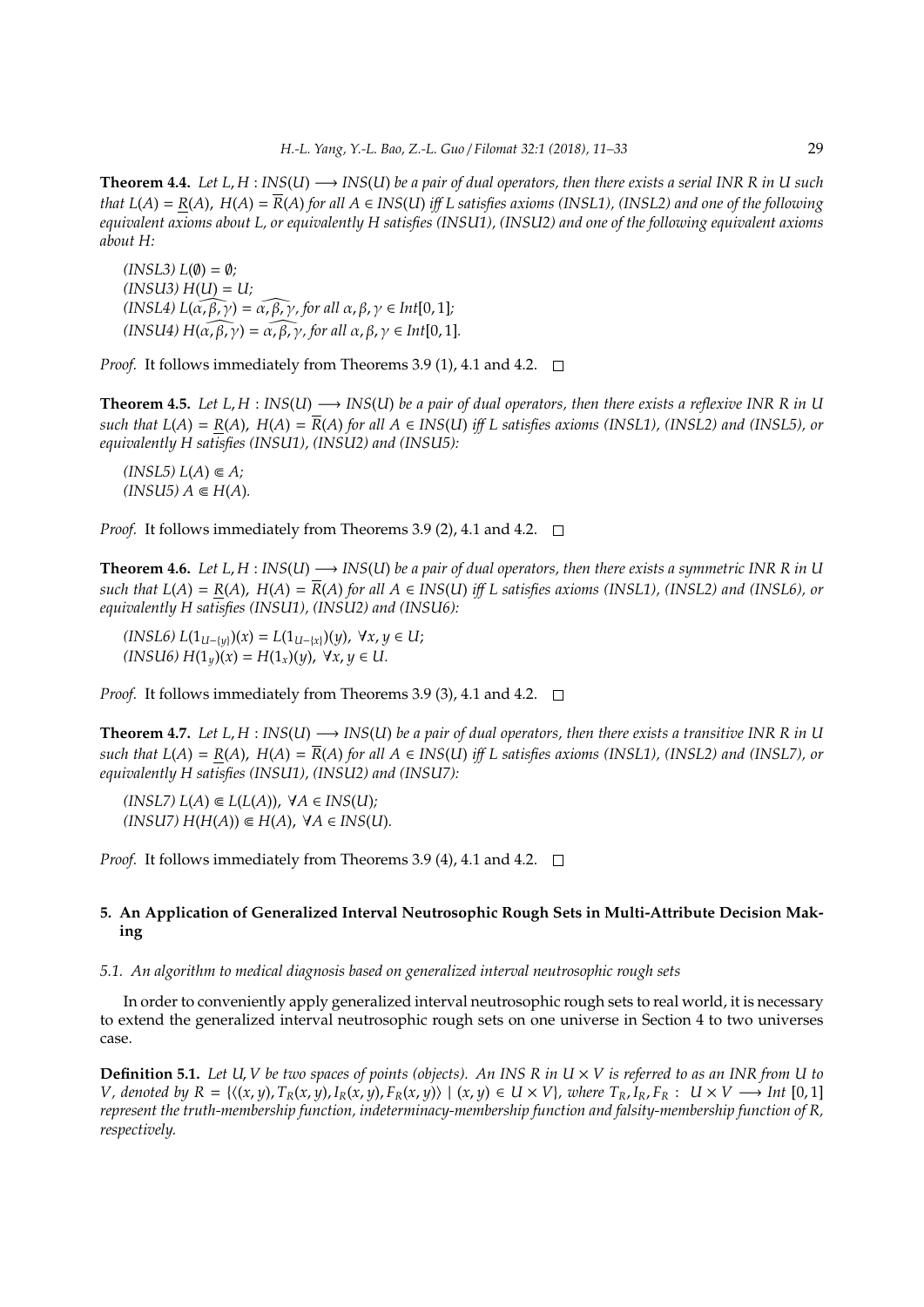**Definition 5.2.** *Let R be an INR from U to V, the tuple* (*U*, *V*,*R*) *is referred to as an interval neutrosophic approximation space on two universes.*  $\forall A \in INS(V)$ , the lower and upper approximations of A w.r.t. (U, V, R) are two INSs *in U, denoted by*  $R(A)$  *and*  $\overline{R}(A)$ *, where*  $\forall x \in U$ *:* 

$$
T_{\underline{R}(A)}(x) = \overline{\bigwedge_{y \in V} (F_R(x, y) \vee T_A(y))},
$$
  
\n
$$
I_{\underline{R}(A)}(x) = \bigvee_{y \in V} (([1, 1] - I_R(x, y)) \overline{\wedge} I_A(y)),
$$
  
\n
$$
F_{\underline{R}(A)}(x) = \bigvee_{y \in V} (T_R(x, y) \overline{\wedge} F_A(y));
$$
  
\n
$$
T_{\overline{R}(A)}(x) = \bigvee_{y \in V} (T_R(x, y) \overline{\wedge} T_A(y),
$$
  
\n
$$
I_{\overline{R}(A)}(x) = \overline{\bigwedge_{y \in V} (I_R(x, y) \vee I_A(y)),}
$$
  
\n
$$
F_{\overline{R}(A)}(x) = \overline{\bigwedge_{y \in V} (F_R(x, y) \vee F_A(y)).}
$$

*The pair* (*R*(*A*),*R*(*A*)) *is referred to as a generalized interval neutrosophic rough set on two universes.*

Based on Definition 2.11, we can give the sum of two INSs as follows.

**Definition 5.3.** *Let A and B be two INSs in U, the sum of A and B is defined as:*  $A \boxplus B = \{ \langle x, A(x) \oplus B(x) \rangle \mid x \in U \}.$ 

Note that we can compare two interval numbers by Definitions 2.12 and 2.13. Moreover, by Definitions 5.2 and 5.3, we can apply generalized interval neutroshophic rough sets on two universes to multi-attribute decision making problems.

In what follows, we will consider medical diagnosis problems based on generalized interval neutrosophic rough sets on two universes. Suppose that the universe  $U = \{x_1, x_2, \dots, x_m\}$  represents a set of diseases, and the universe  $V = \{y_1, y_2, \dots, y_n\}$  represents a set of symptoms. Let  $R \in \text{INR}(U \times V)$  be an INR from U to V, where  $\forall (x_i, y_j) \in U \times V$ ,  $R(x_i, y_j)$  represents the degree that the disease  $x_i$  ( $x_i \in U$ ) has the symptom  $y_i$  ( $y_i \in V$ ). Given a patient *A*, the symptoms of the patient (also denoted by *A*) are illustrated by an INS *A* in the universe *V*. In the following, we give a six-steps algorithm to diagnose what kind of disease the patient *A* is suffering from.

### **Algorithm**

Step 1. According to Definition 5.2, we calculate the lower and upper approximations of *A*, namely *R*(*A*) and  $\overline{R}(A)$ .

Step 2. According to Definition 5.3, we calculate  $R(A) \boxplus \overline{R}(A)$ .

Step 3. According to Definition 2.12, for all  $i \in \{1, 2, \cdots, m\}$ , we calculate  $s((R(A) \boxplus R(A))(x_i))$ ,  $a((R(A) \boxplus R(A))$  $\overline{R}(A)(x_i)$  and  $c((R(A) \boxplus \overline{R}(A))(x_i))$ , respectively.

Step 4. According to Definition 2.13, for all  $i \in \{1, 2, \dots, m\}$ , we compare all the  $s((R(A) \boxplus \overline{R}(A))(x_i))$ ,  $a((R(A) \boxplus \overline{R}(A))(x_i))$  and  $c((R(A) \boxplus \overline{R}(A))(x_i)).$ 

Step 5. The optimal choice is  $x_k$  if there doesn't exist  $i \in \{1, 2, \dots, k-1, k+1, \dots, m\}$  such that  $(\underline{R}(A) \boxplus A)$  $\overline{R}(A)(x_i)$   $\geq (R(A) \boxplus \overline{R}(A))(x_k)$ .

Step 6. If *k* has several values, then we take every  $x_k$  as the optimal choice which means that the patient is suffering from all the diseases  $\{x_k\}$  at the same time.

## *5.2. An illustrative example*

In this subsection, an example for medical diagnosis is illustrated as the demonstration of the established algorithm proposed in Subsection 5.1.

We take into account the medical diagnosis problem partly adopted from [43] and adjust the hesitant fuzzy environment to neutrosophic environment. Let  $U = \{x_1, x_2, x_3, x_4\}$  be four diseases (where  $x_i$  (*i* = 1, 2, 3, 4) represent "common cold", "malaria" "typhoid", and "stomach disease", respectively), and the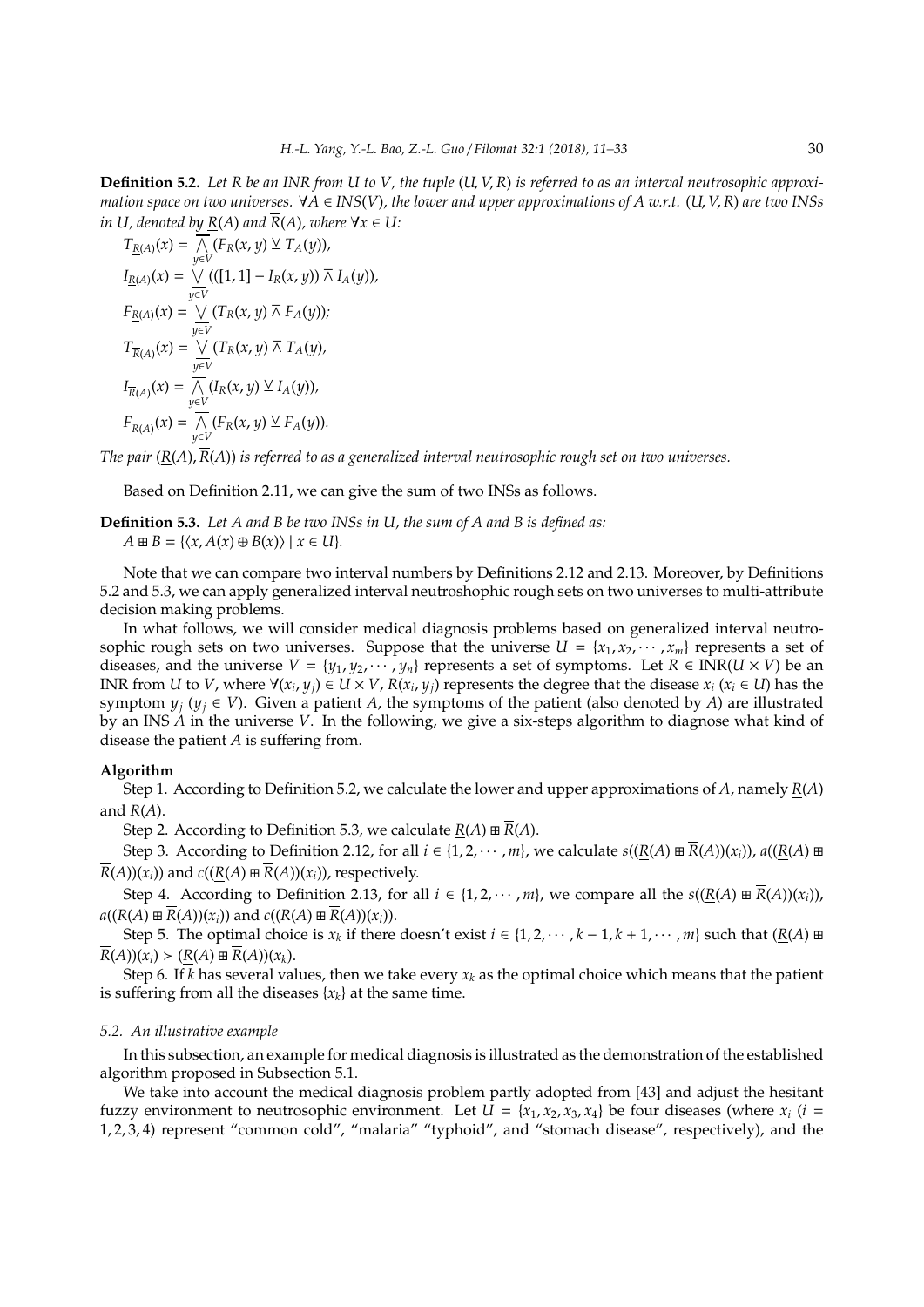universe  $V = \{y_1, y_2, y_3, y_4, y_5\}$  be five symptoms (where  $y_i$  ( $j = 1, 2, 3, 4, 5$ ) represent "fever", "headache", "stomachache", "cough", and "chest-pain", respectively). Let *R* be an INR from *U* to *V* which is actually a medical knowledge statistic data of the relationship of the disease  $x_i$  ( $x_i \in U$ ) and the symptom  $y_i$  ( $y_i \in V$ ). The statistic data is provided in Table 2.

Assume that the symptoms of a patient *A* are illustrated by an INS in the universe *V* as follows:

 $A = \{\langle y_1, [0.8, 0.9], [0.2, 0.3], [0.1, 0.3]\rangle, \langle y_2, [0.7, 0.9], [0.1, 0.2], [0.1, 0.2]\rangle, \langle y_3, [0.7, 0.8],\}$ 

[0.2, 0.4], [0.1, 0.3]),  $\langle y_4$ , [0.1, 0.2], [0.3, 0.4], [0.8, 0.9]),  $\langle y_5$ , [0, 0.1], [0.1, 0.3], [0.8, 1])}.

**Table 2:** The interval neutrosophic relation *R* between the symptoms and diseases.

| R                 | $\mathcal{X}_1$                                      | $\mathcal{X}_{2}$                                    |  |
|-------------------|------------------------------------------------------|------------------------------------------------------|--|
| $y_1$             | $\langle [0.4, 0.5], [0.2, 0.3], [0.3, 0.4] \rangle$ | $\langle [0.8, 0.9], [0.1, 0.2], [0, 0.1] \rangle$   |  |
| $y_2$             | $\langle [0.5, 0.6], [0.3, 0.4], [0.2, 0.3] \rangle$ | $\langle [0.8, 0.9], [0.2, 0.3], [0, 0.1] \rangle$   |  |
| $y_3$             | $\langle [0, 0.1], [0.1, 0.2], [0.8, 0.9] \rangle$   | $\langle [0, 0.2], [0.1, 0.3], [0.7, 0.9] \rangle$   |  |
| $\frac{y_4}{x_2}$ | $\langle [0.7, 0.8], [0.3, 0.4], [0.2, 0.3] \rangle$ | $\langle [0, 0.1], [0, 0.2], [0.8, 1] \rangle$       |  |
| $y_5$             | $\langle [0.4, 0.5], [0.5, 0.6], [0.6, 0.7] \rangle$ | $\langle [0, 0.1], [0.1, 0.2], [0.9, 1] \rangle$     |  |
|                   |                                                      |                                                      |  |
| $\boldsymbol{R}$  | $\mathcal{X}_3$                                      | $x_4$                                                |  |
| $y_1$             | $\langle [0.8, 1], [0.2, 0.4], [0, 0.1] \rangle$     | $\langle [0.1, 0.3], [0.3, 0.4], [0.8, 1] \rangle$   |  |
| $y_2$             | $\langle [0.9, 1], [0.1, 0.3], [0, 0.1] \rangle$     | $\langle [0, 0.1], [0.2, 0.3], [0.9, 1] \rangle$     |  |
| $y_3$             | $\langle [0.7, 0.8], [0.4, 0.6], [0.2, 0.3] \rangle$ | $\langle [0.9, 1], [0.4, 0.6], [0.1, 0.3] \rangle$   |  |
| $\frac{1}{4}$     | $\langle [0, 0.1], [0.3, 0.4], [0.8, 0.9] \rangle$   | $\langle [0, 0.2], [0.1, 0.2], [0.8, 0.9] \rangle$   |  |
| $\frac{1}{5}$     | $\langle [0, 0.2], [0.2, 0.4], [0.7, 1] \rangle$     | $\langle [0.1, 0.4], [0.2, 0.5], [0.7, 0.8] \rangle$ |  |

According to Definition 5.2, we can obtain that

 $\underline{R}(A) = \{\langle x_1, [0.2, 0.3], [0.3, 0.4], [0.7, 0.8]\rangle, \langle x_2, [0.7, 0.9], [0.3, 0.4], [0.1, 0.3]\rangle,$  $\langle x_3, [0.7, 0.8], [0.3, 0.4], [0.1, 0.3] \rangle, \langle x_4, [0.7, 0.8], [0.3, 0.4], [0.1, 0.4] \rangle\},$ 

 $\overline{R}(A) = \{\langle x_1, [0.5, 0.6], [0.2, 0.3], [0.2, 0.3]\rangle, \langle x_2, [0.8, 0.9], [0.1, 0.3], [0.1, 0.2]\rangle,$  $\langle x_3, [0.8, 0.9], [0.1, 0.3], [0.1, 0.2] \rangle, \langle x_4, [0.7, 0.8], [0.2, 0.3], [0.1, 0.3] \rangle\}.$ 

Let  $k(x) = -\log(x)$ , then  $k^{-1}(x) = e^{-x}$ ,  $l(x) = -\log(1-x)$ , and  $l^{-1}(x) = 1 - e^{-1}(x)$ . By Definitions 2.11 and 5.3, we have

 $R(A) \boxplus \overline{R}(A) = \{(x_1, [0.60, 0.72], [0.06, 0.12], [0.14, 0.24]\}, (x_2, [0.94, 0.99], [0.03, 0.12], [0.01, 0.06]\},$ 

 $\langle x_3, [0.94, 0.98], [0.03, 0.12], [0.01, 0.06] \rangle, \langle x_4, [0.91, 0.96], [0.06, 0.12], [0.01, 0.12] \rangle.$ 

According to Definition 2.13, we can calculate the score functions, accuracy functions, and certainty functions of the INN  $(R(A) \boxplus \overline{R}(A))(x_i)$  (*i* = 1, 2, 3, 4) as follows:

 $s((R(A) \boxplus \overline{R}(A))(x_1)) = [2.24, 2.52], a((R(A) \boxplus \overline{R}(A))(x_1)) = [0.46, 0.48],$  $c((R(A) \boxplus \overline{R}(A))(x_1)) = [0.60, 0.72];$ 

 $s((\underline{R}(A) \boxplus \overline{R}(A))(x_2)) = [2.76, 2.95],$   $a((\underline{R}(A) \boxplus \overline{R}(A))(x_2)) = [0.93, 0.93],$  $c((R(A) \boxplus \overline{R}(A))(x_2)) = [0.94, 0.99];$ 

 $s((R(A) \boxplus \overline{R}(A))(x_3)) = [2.76, 2.95], a((R(A) \boxplus \overline{R}(A))(x_3)) = [0.92, 0.93],$  $c((R(A) \boxplus \overline{R}(A))(x_3)) = [0.94, 0.98];$ 

 $s((\underline{R}(A) \boxplus \overline{R}(A))(x_4)) = [2.67, 2.89],$   $a((\underline{R}(A) \boxplus \overline{R}(A))(x_4)) = [0.84, 0.90],$  $c((R(A) \boxplus \overline{R}(A))(x_4)) = [0.91, 0.96].$ 

By Definiton 2.13, we can compute that

 $p(s((\underline{R}(A) \boxplus \overline{R}(A))(x_2)) \geq_{L^I} s((\underline{R}(A) \boxplus \overline{R}(A))(x_1))) = 1,$ 

 $p(s((\underline{R}(A) \boxplus \overline{R}(A))(x_4)) \geq_{L^1} s((\underline{R}(A) \boxplus \overline{R}(A))(x_1))) = 1,$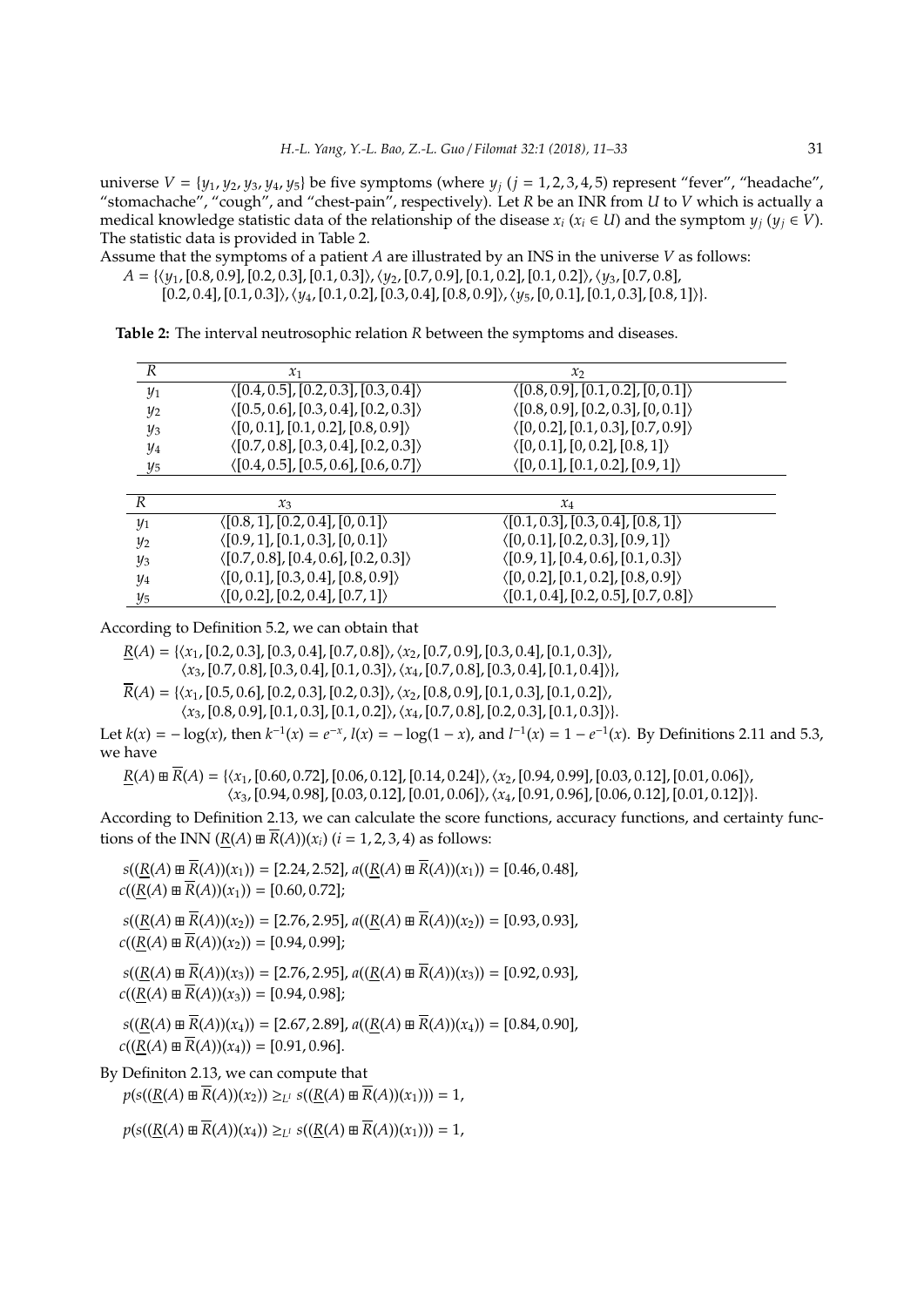$p(s((\underline{R}(A) \boxplus \overline{R}(A))(x_2)) \geq_{L^1} s((\underline{R}(A) \boxplus \overline{R}(A))(x_4))) = 1,$ 

 $p(s((R(A) \boxplus \overline{R}(A))(x_2)) \geq_{L^1} s((R(A) \boxplus \overline{R}(A))(x_3))) = 0.5.$ 

It follows that

 $s((R(A) \boxplus \overline{R}(A))(x_2)) > s((R(A) \boxplus \overline{R}(A))(x_4)) > s((R(A) \boxplus \overline{R}(A))(x_1)),$ 

 $s((R(A) \boxplus \overline{R}(A))(x_3)) > s((R(A) \boxplus \overline{R}(A))(x_4)) > s((R(A) \boxplus \overline{R}(A))(x_1)).$ 

In order to compare  $(R(A) \boxplus \overline{R}(A))(x_2)$  and  $((R(A) \boxplus \overline{R}(A))(x_3)$ , we calculate

 $p(a((\underline{R}(A) \boxplus \overline{R}(A))(x_2)) \geq_{L^1} a((\underline{R}(A) \boxplus \overline{R}(A))(x_3))) = 1,$ 

which means that  $(R(A) \boxplus \overline{R}(A))(x_2) > (R(A) \boxplus \overline{R}(A))(x_3)$ . Thus, we can conclude

 $(R(A) \boxplus \overline{R}(A))(x_2) > (R(A) \boxplus \overline{R}(A))(x_3) > (R(A) \boxplus \overline{R}(A))(x_4) > (R(A) \boxplus \overline{R}(A))(x_1).$ That is to say, the patient *A* is suffering from malaria  $x_2$ .

Compared with the model and algorithm given in [34], the proposed model and algorithm in the present paper is more flexible which means that it can dealt with more complex data and information since single valued neutrosophic sets is a special case of interval neutrosophic sets. From the analysis above, we can see that the algorithm based on generalized neutrosophic rough sets on two universes suits more general decision-making environment.

#### **6. Conclusion**

In this paper, we propose the hybrid model—generalized interval neutrosophic rough sets based on interval neutrosophic relations by combining two powerful tools of handling information—interval neutrosophic sets and rough sets. Furthermore, we investigate the generalized interval neutrosophic rough sets from both constructive and axiomatic approaches in detail. Then, generalized interval neutrosophic rough sets on two universes are introduced for wider application of generalized interval neutrosophic rough sets. After that, we provide an algorithm to handle decision making problem in medical diagnosis based on generalized interval neutrosophic rough sets on two universes. Finally, we present a numerical example to demonstrate the validness of the proposed generalized interval neutrosophic rough sets. For the future prospects, we will devote to explore the application of the proposed model to data mining and attribute reduction.

# **References**

- [1] M. Ali, F. Smarandache, Complex neutrosophic set, Neural Computing and Applications 28 (7) (2017) 1817–1834.
- [2] P. Biswas, S. Pramanik, B.C. Giri, TOPSIS method for multi-attribute group decision-making under single-valued neutrosophic environment, Neural Computing and Applications 27 (3) (2016) 727–737.
- [3] S. Broumi, F. Smarandache, M. Dhar, Rough neutrosophic sets, Neutrosophic Sets and Systems 3 (2014) 62–67.
- [4] S. Broumi, F. Smarandache, Interval neutrosophic rough set, Neutrosophic Sets and Systems 7 (2015) 23–31.
- [5] P. Chen, An interval estimation for the number of signals, Signal Processing 85 (8) (2005) 1623–1633.
- [6] C. Cornelis, G. Deschrijver, E. E. Kerre, Implication in intuitionistic fuzzy and interval-valued fuzzy set theory: construction, classification, application, International Journal of Approximate Reasoning 35 (1) (2004) 55–95.
- [7] C. Cornelis, M.D. Cock, E.E. Kerre, Intuitionistic fuzzy rough sets: at the crossroads of imperfect knowledge, Expert Systems 20 (5) (2003) 260–270.
- [8] D. Dubois, H. Prade, Rough fuzzy sets and fuzzy rough sets, International Journal of General Systems 17 (2–3) (1990) 191–209.
- [9] Y.H. Guo, H.D. Cheng, A new neutrosophic approach to image segmentation, Pattern Recognition 42 (5) (2009) 587–595.
- [10] Y.H. Guo, A. S¸eng*u*¨r, NCM: Neutrosophic c-means clustering algorithm, Pattern Recognition 48 (8) (2015) 2710–2724.
- [11] P.D. Liu, L.L. Shi, The generalized hybrid weighted average operator based on interval neutrosophic hesitant set and its application to multiple attribute decision making, Neural Computing and Applications 26 (2) (2015) 457–471.
- [12] P.D. Liu, Y.M. Wang, Interval neutrosophic prioritized OWA operator and its application to multiple attribute decision making, Journal of Systems Science and Complexity 29 (3) (2016) 681–697.
- [13] Y.X. Ma, J.Q. Wang, J. Wang, X.H. Wu, An interval neutrosophic linguistic multi-criteria group decision-making method and its application in selecting medical treatment options, Neural Computing and Applications (2016) DOI:10.1007/s00521-016-2203-1.